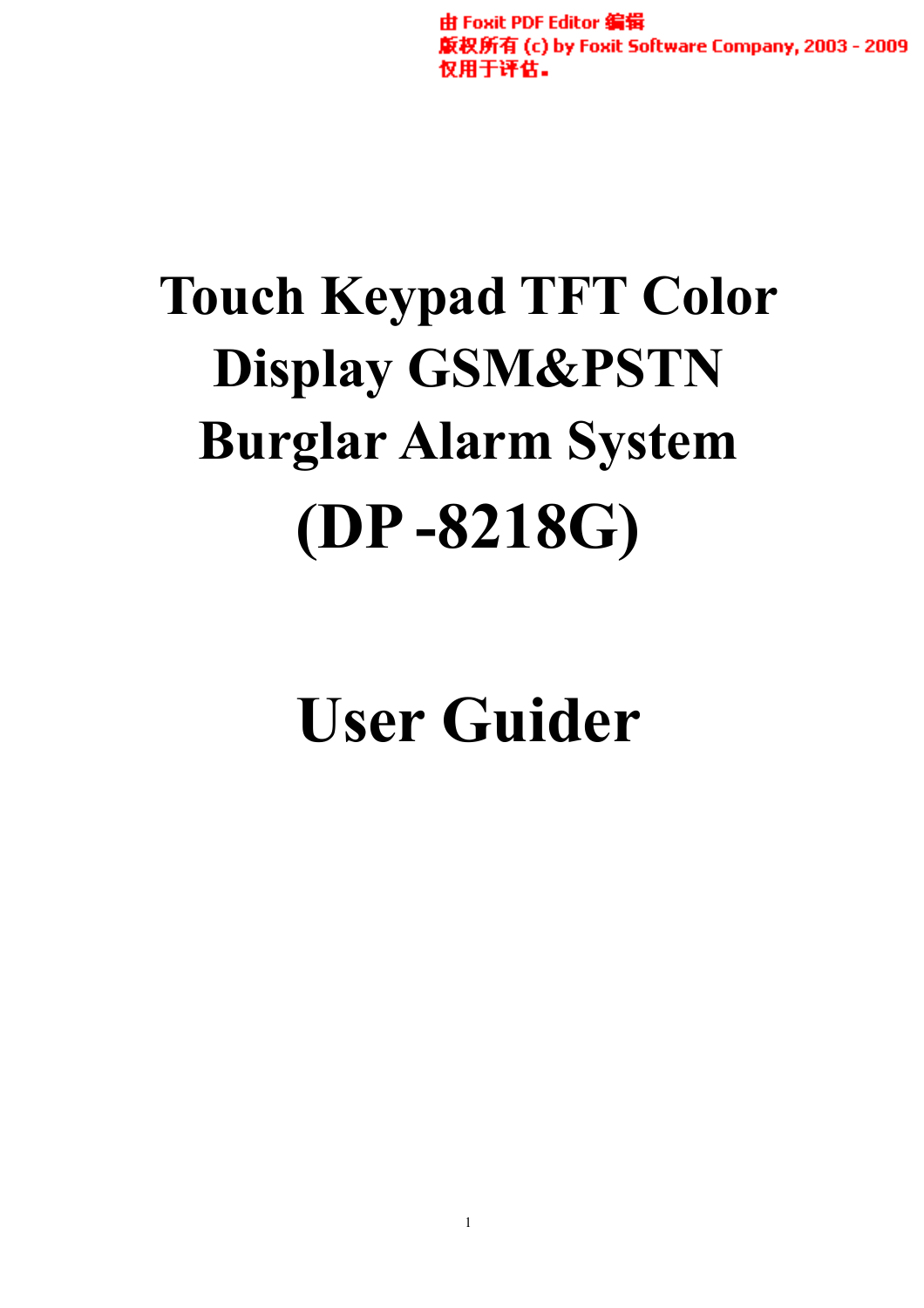| 4.1   |  |
|-------|--|
| 4.2   |  |
|       |  |
| 5.1   |  |
| 5.2   |  |
| 5.3   |  |
| 5.4   |  |
| 5.5   |  |
| 5.6   |  |
| 5.6.1 |  |
| 5.6.2 |  |
| 5.6.3 |  |
| 5.6.4 |  |
| 5.6.5 |  |
| 5.6.6 |  |
| 5.6.7 |  |
| 5.6.8 |  |
| 5.6.9 |  |
|       |  |
|       |  |
| 5.8.1 |  |
| 5.8.2 |  |
| 5.8.3 |  |
| 5.8.4 |  |
| 5.9   |  |
| 5.10  |  |
| 5.11  |  |
| 5.12  |  |
| 5.13  |  |
| 5.14  |  |
| 5.15  |  |
| 5.16  |  |
| 5.17  |  |
| 5.18  |  |
| 5.19  |  |
| 5.20  |  |
| 5.21  |  |

# Table of the content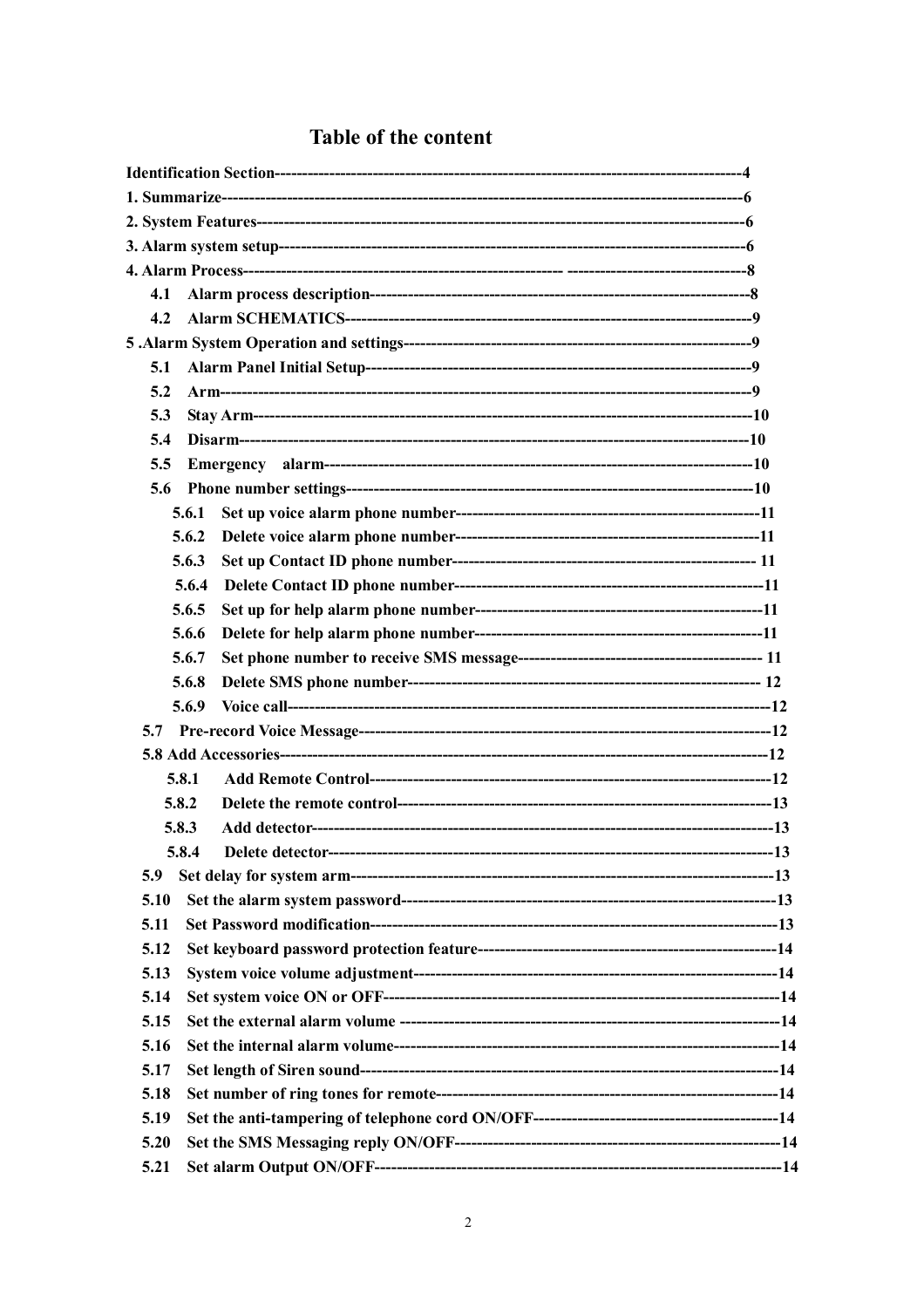| 5.22   |         |  |  |  |
|--------|---------|--|--|--|
| 5.23   |         |  |  |  |
| 5.24   |         |  |  |  |
| 5.25   |         |  |  |  |
| 5.26   |         |  |  |  |
| 5.27   |         |  |  |  |
| 5.28   |         |  |  |  |
| 5.29   |         |  |  |  |
| 5.30   |         |  |  |  |
| 5.31   |         |  |  |  |
| 5.32   |         |  |  |  |
| 5.33   |         |  |  |  |
| 5.33.1 |         |  |  |  |
| 5.33.2 |         |  |  |  |
| 5.33.3 |         |  |  |  |
| 5.33.4 |         |  |  |  |
| 5.33.5 |         |  |  |  |
| 5.34   |         |  |  |  |
| 5. 35  |         |  |  |  |
| 5. 36  |         |  |  |  |
| 5. 37  |         |  |  |  |
| 5.37.1 |         |  |  |  |
| 5.37.2 |         |  |  |  |
| 5.37.3 |         |  |  |  |
| 5.37.4 |         |  |  |  |
| 5.37.5 |         |  |  |  |
| 5.37.6 |         |  |  |  |
| 5.37.7 |         |  |  |  |
| 5.37.8 |         |  |  |  |
| 5.37.9 |         |  |  |  |
|        | 5.37.10 |  |  |  |
|        | 5.37.11 |  |  |  |
|        | 5.37.12 |  |  |  |
|        | 5.37.13 |  |  |  |
|        | 5.37.14 |  |  |  |
|        | 5.37.16 |  |  |  |
|        | 5.37.17 |  |  |  |
|        | 5.37.18 |  |  |  |
|        | 5.37.19 |  |  |  |
|        | 5.37.20 |  |  |  |
|        | 5.37.21 |  |  |  |
|        | 5.37.22 |  |  |  |
|        | 5.37.23 |  |  |  |
|        | 5.37.24 |  |  |  |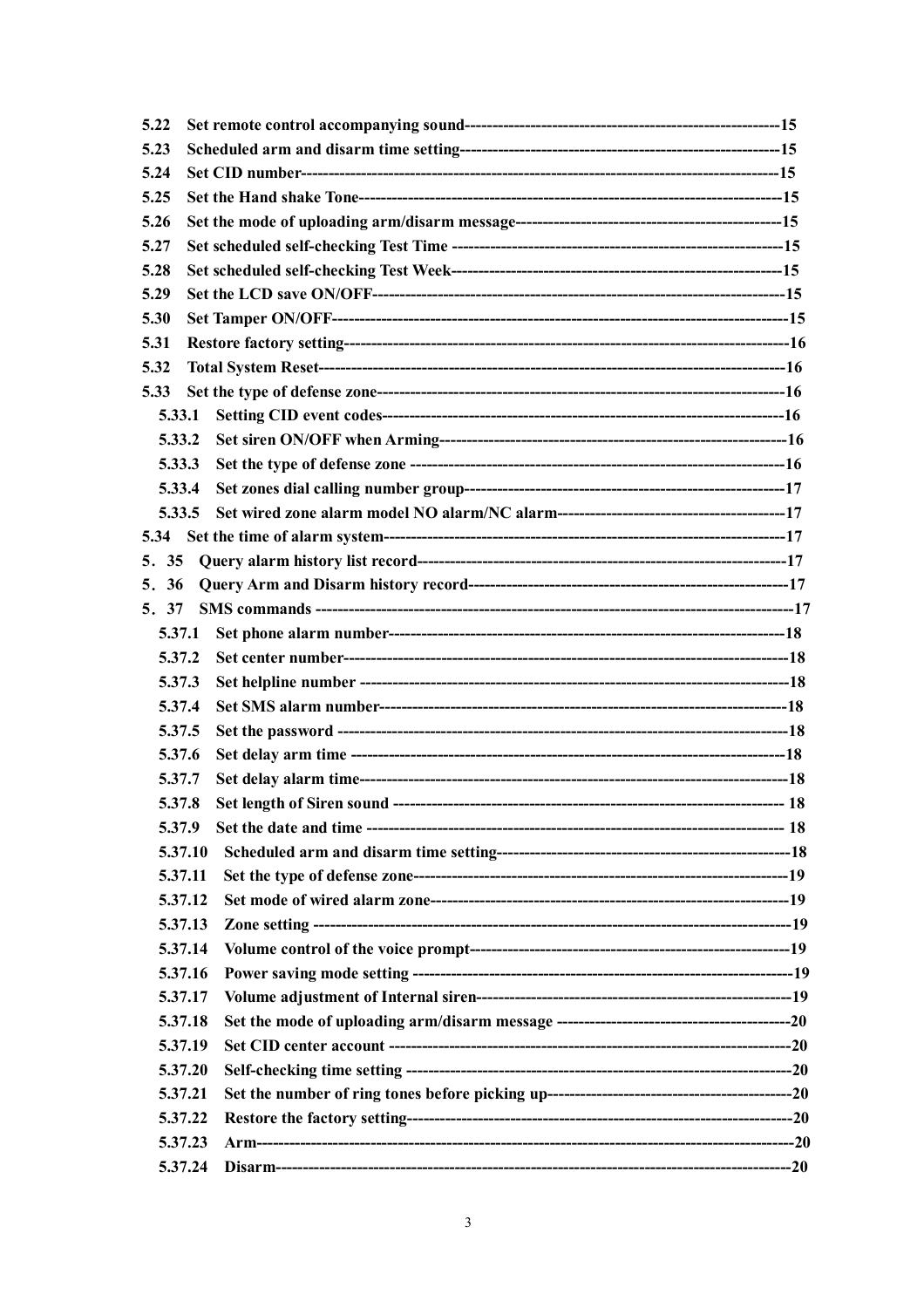| 5.37.25 |  |
|---------|--|
| 5.37.26 |  |
| 5.37.27 |  |
| 5.37.28 |  |
| 5.37.29 |  |
| 5.37.30 |  |
| 5.37.31 |  |
| 5.37.32 |  |
| 5.37.33 |  |
| 5.37.34 |  |
| 5.37.35 |  |
| 5.37.36 |  |
| 5.37.37 |  |
| 5.37.37 |  |
| 5.37.39 |  |
| 5. 38   |  |
| 5. 39   |  |
| 5.40    |  |
| 5. 41   |  |
|         |  |
|         |  |
|         |  |
|         |  |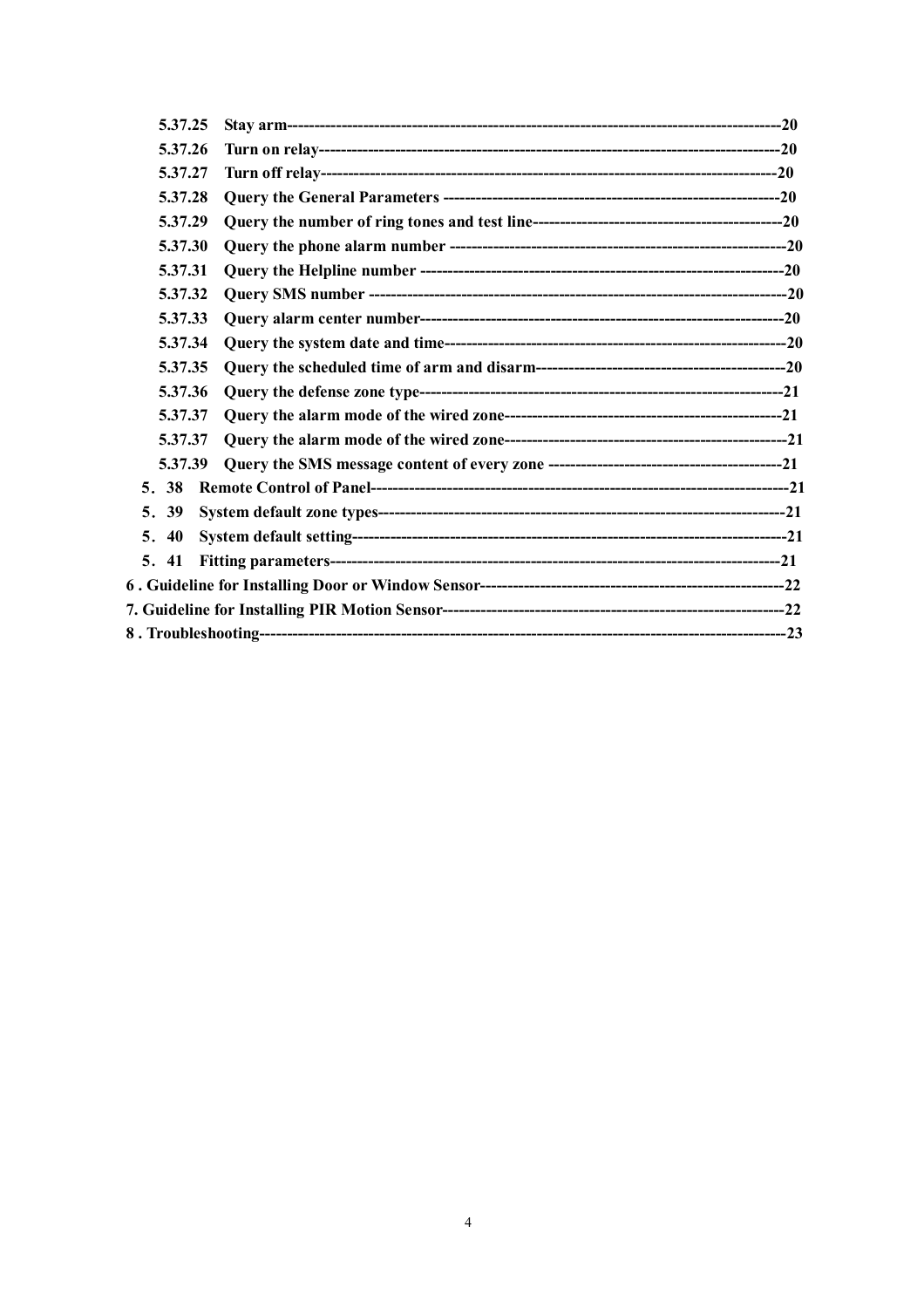# **Identification Section:**

**Control Panel:** Receiver and control center of alarm system

**Remote Control:** Applied to switch the status of arm, disarm, stay and for emergency alarm. Need to learn to the control panel first.

**Detector:** Install detector in the detection area, sent alert to host once detector was triggered. Such as PIR detector, door sensor, gas detector, smoke detector etc. Need to learn to the control panel first. **Arm:** Any detectors were triggered, host alarm.

**Disar, m:** System alarms only when the detectors in emergency defense zone and help senior defense zone were triggered. Detectors in other defense zone triggered will not alarm.

**Stay Arm:** System alarm only when detectors in stay defense zone were triggered. Other defense zones not.

**Alarm number:** Number dialed when host alarm

**Centre number:** Upload information to Centre number when host alarm **Assistance number:** Number dialed when detector in help senior defense zone was triggered **SMS number:** SMS message sent to telephone number when host alarm **Voice Call:** Host can be used as an normal mobile phone

**Delay for system arm:** When user set the alarm system in the status of arm by remote control or

keyboard, control panel will delay a period of time for arming.

**Time of delay for alarming:** When detector triggered, the host delay a period of time to alarm **Long-distance Control:** Call host number by telephone or phone, can control the control panel when host number picking up.

**System Password:** System default password 1234

**System Volume:** Volume of voice prompt while operating the host.

**System Voice:** Voice prompt on/off while operating the host.

**Siren beep time:** Time for siren alarm, unit is minute**.**

**Number of ring tones:** Number of ring tones before picking up when setting the host by telephone or Phone.

**Offline Detection:** Alarm ON/OFF when detecting telephone line fault

**SMS Reply:** Enable or disable SMS reply when user set the host via SMS message

**Alarm output:** Relay output On/Off when alarm

**Remote Control Audio:** Arm/Disarm by remote control, voice prompt the operation, at the same time enable or disable the siren.

**Scheduled Arm/Disarm:** Set a period of time for arm/disarm, host automatically change the status of arm/disarm.

**User Code:** Code of the host in CID center, consist of 4 numbers

**Centre Accuracy:** Requirement for accurate signal when change information between host and CID **Center**.

**Arm/Disarm Upload:** When status of arm/disarm change, upload the information to CID or not

**Self Test Time:** will regular upload the info to CID for smooth connection

**Self Test week:** will regular upload the info to CID for smooth connection

**Power saving back light:** auto-close the back light if no operation

**Tamper Switch:** the panel has a tamper swith, will alarm if moved it

**Record:** Support ISD automatic voice mailbox for playback message upon alert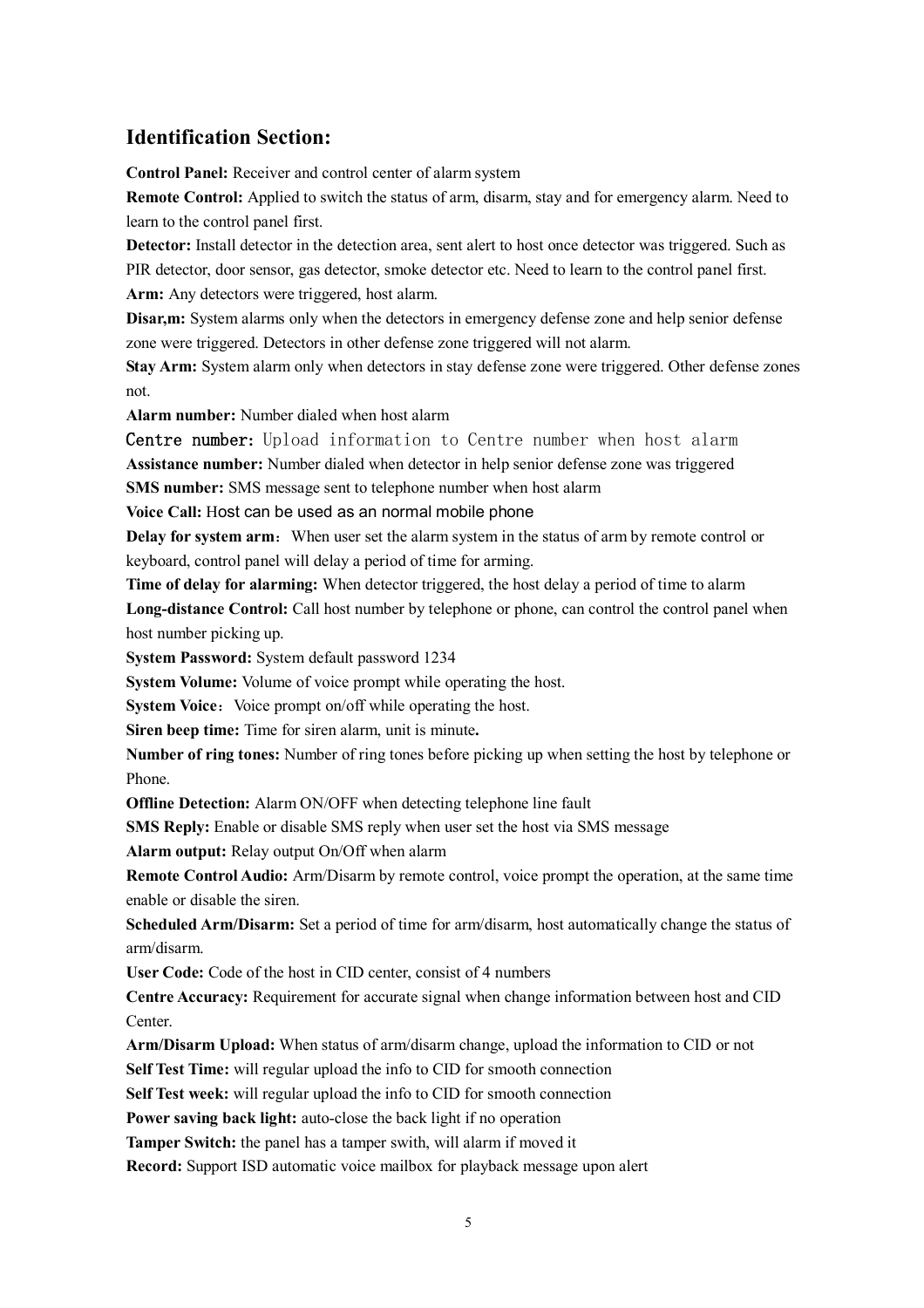**Network code:** defined the alarm attributes(such as burglar alarm, fire alarm) by three-digit numbers **Build-in siren**: can setup to ring the siren or not when alerting.

**Defense Zone Type:** 8 types Defence zone optional

**NORMAL Defense Zone:** The Panel only works on the arming status. When disarming, there is no response.

**STAY Defense zone**: Can be shut off solely through the remote control (keyboard) to avoid the Infrared Detectors and other in-room detectors from misinformation when master is resting at home.

**INTELLIGENT Defense zone:** If the detector in the Defense zone is triggered only once, it will not immediately alarm. But if being triggered once again within 30 seconds after the first triggering, it will alarm immediately.

**EMERGENCY Defense zone:** No matter on arming or disarming status, if detector is triggered it will alert. Usually used in connecting with Smoke Detectors, Gas Detectors and emergency button, etc. CLOSED Defense zone: No matter arming or disarming status, detectors will not alert even being triggered.

**CHIME Zone:** No matter in what status, when sensor with this zone is triggered, a welcome door bell will be ring as notification.

**WELCOME Zone:** Working on the disarming status, when sensor with this zone is triggered, a welcome voice message will be played. While in arming status, system alarms.

**HELP SENIOR Defense Zone:** This type of zone is for elderly safety, no matter in what status, the panel will alarm once sensor with this zone type is triggered. System automatically dial 3groups help senior number, once the phone picked up, it remind with voice of "someone need help"

**Specific number to certain zone:** Set voice alarm phone number for specific defense zone, help senior defense zone dial 3 groups number.

**System Time:** Alarm panel system time

**Alarm Record:** Alarm message recorded by control panel, including defense zone and alarm time. Can display 102 groups call logs.

**Arm/disarm Record:** Time and mode of every arm/disarm recorded by the host. Can display recent 72 groups records.

# **1.Summarize**

1. 7 inch TFT color display, touch screen keypad, built-in high performance CPU, this high-end dual-network GSM/PSTN alarm system has reliable performance and favorable operability. It connects with wireless infrared detector, door sensor, smoke detector, gas detector, emergency button and other accessories. When the detector is trigger, the alarm system will notify the user by 120 decibels alarm sound and at the same time a call and SMS message will be sent to the user. It is a choice of stability, reliability, security, and user friendliness security product. Features are very practical, cost-effective, completed configuration and ease of use. It has been widely used in homes, factories, schools, shops, convenience stores, financial and banking workplace, community center and residential area to provide protection to valuable assets.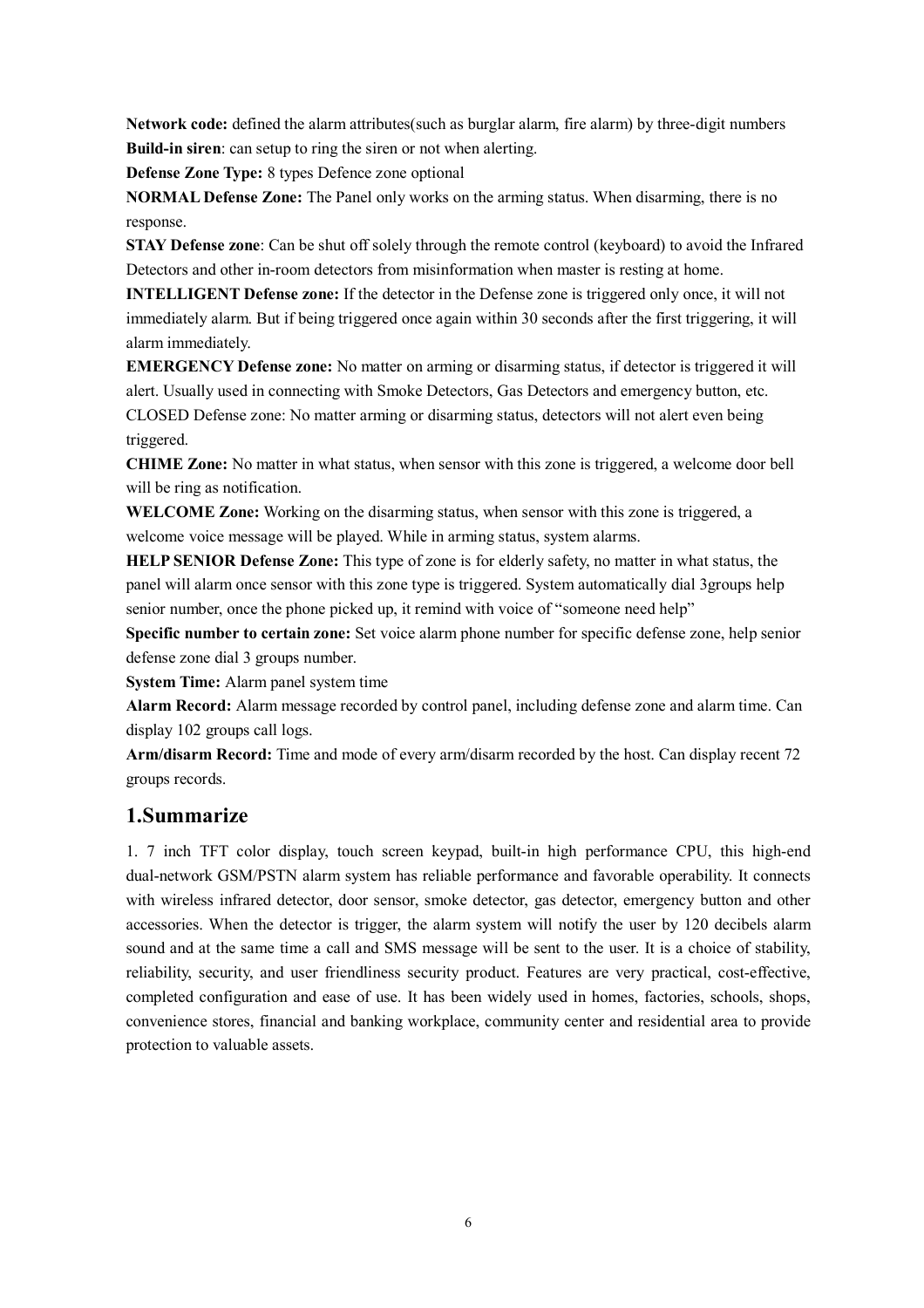# **2. System Feature**

■ TFT color display, humanized menu, voice prompt and easy to use.

■ Up to 99 wireless zones, each wireless zones can be defined as one of the 8 zone types, each zone can setup the siren independently.

■ Four sets of scheduled arm/disarmed function, each timed arm/disarm you can select the period of time and different defense zone

■ 6 groups preset telephone number for alert calling; not lost number without power

■ Support ISD automatic voice mailbox for playback message upon alert. Maximum length of voice message is 10 seconds.

■ Remote control for arming, disarming, monitoring and speaking, setting up for relay and siren.

■Wireless intelligent study coding, compatible with PT2262 normal encoding and 1527 encoding, Maximum support 150 remote control and 150 sensors.

■ Integrated clock chip, time will not lose without power

■ Unique black box feature, display most recent 72 disarmed records and 102 recent alarm recording with accurate alarm time and zones.

■ Compatible with the international alarm networking protocol CONTACT ID

# **3. Alarm System Setup**

Alarm panel should be installed at a central location with best transmission to all the wireless sensors and accessories. Keep the panel away from large metal objects or household appliances with high-frequency interference, and avoid barriers such as concrete walls with metal frame inside and fire doors.



# **The front figure of the host**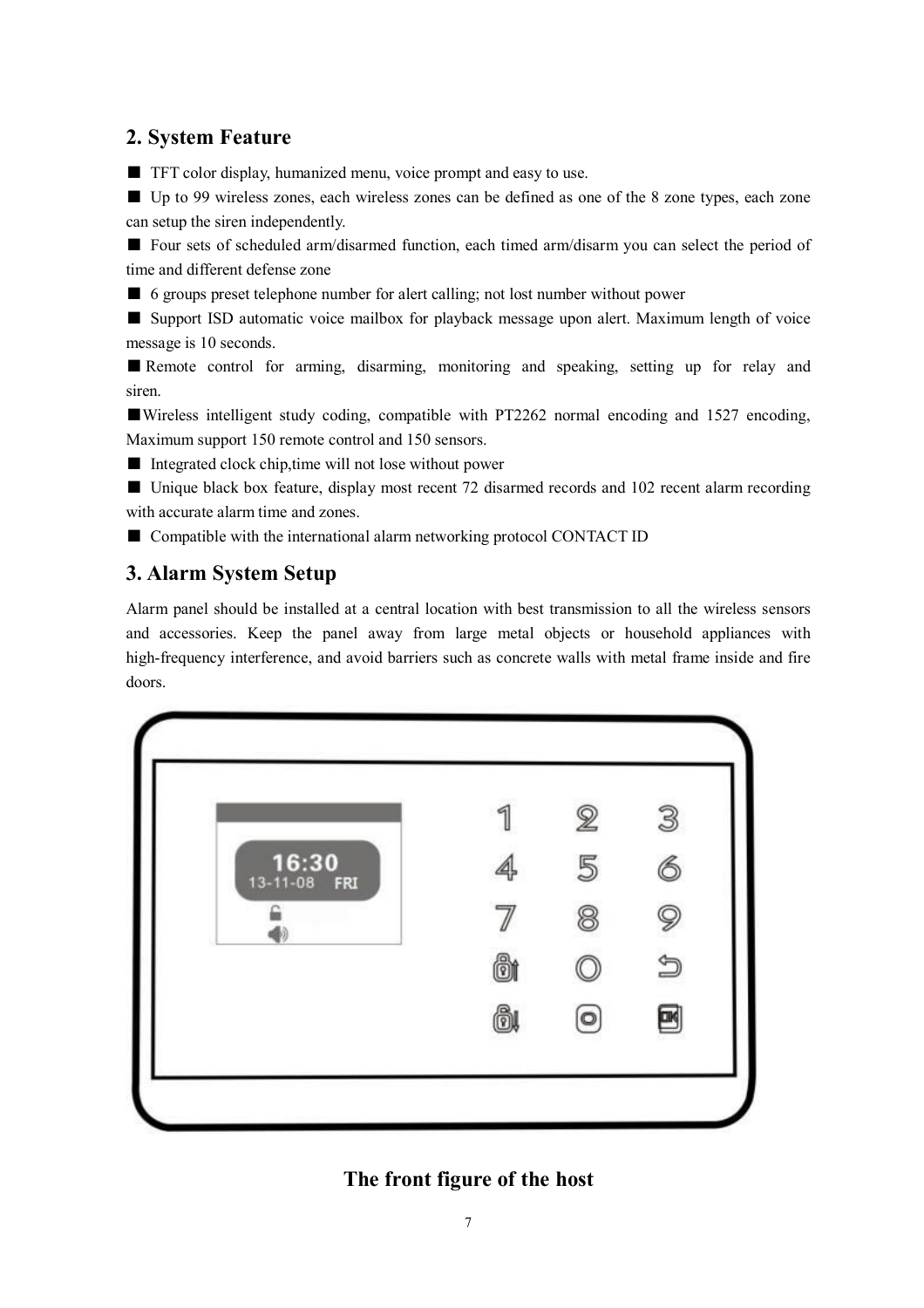

**The touch-key figure of the host**



the connection method of wired door sensor and PIR sensor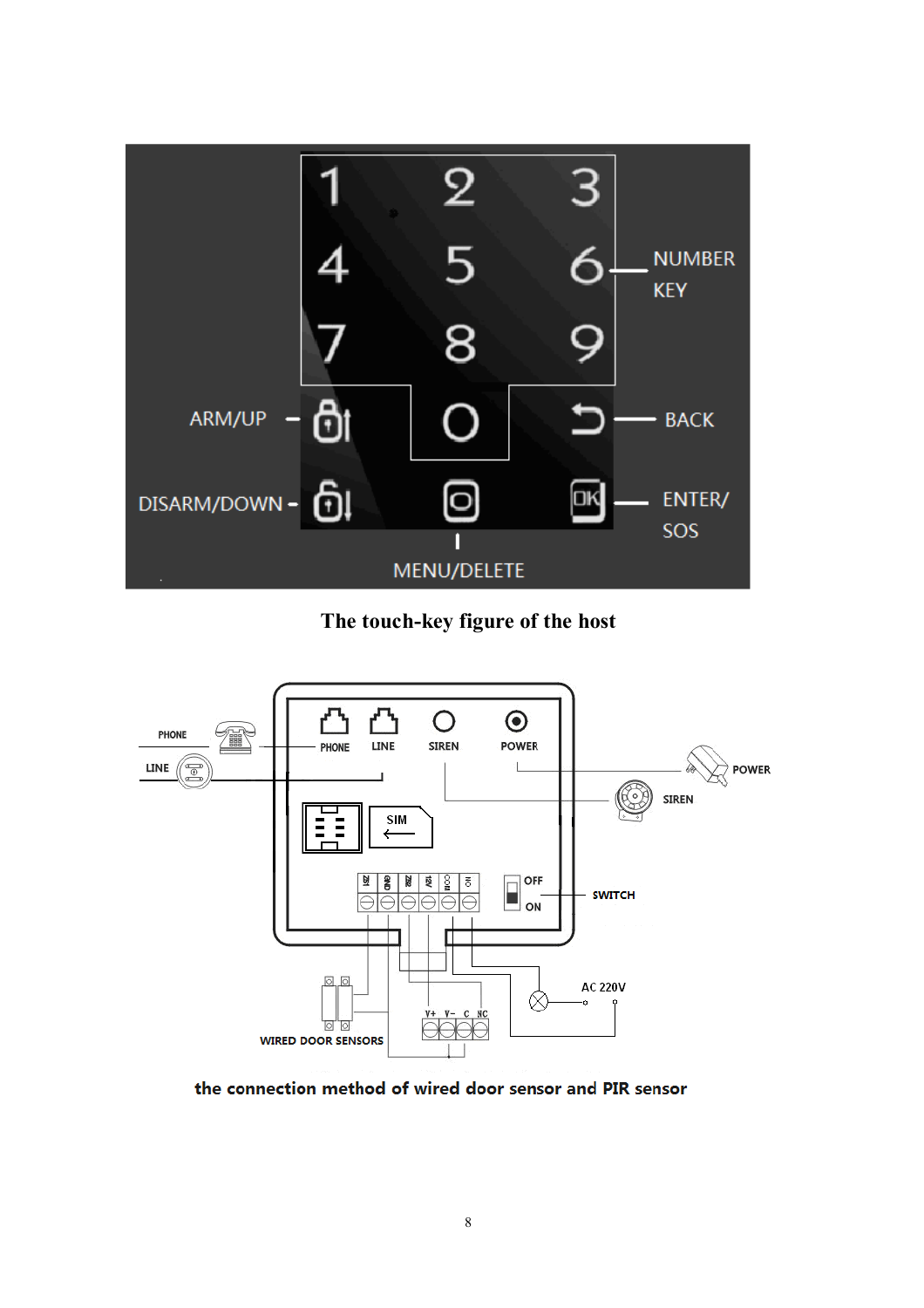| $\blacksquare$ Notice |                         |                                                   |  |
|-----------------------|-------------------------|---------------------------------------------------|--|
|                       | Display "DISARM"        | Alarm host in DISARM status                       |  |
|                       | Display "ARM"           | Alarm host in ARM status                          |  |
|                       | Display "STAY ARM"      | Alarm host in STAY ARM status                     |  |
| <b>TFT</b>            | Display "XX zone        | XX zone in a ARM status,                          |  |
| display               | arming"                 |                                                   |  |
|                       | Display"98 zone arming" | Emergency arming by pressing the emergency button |  |
|                       | Display"97 zone arming" | The host was defused or moved                     |  |
|                       | "SIM Card" light        | SIM Card loaded correctly                         |  |

# **4 Alarm Process**

#### **4.1 Alarm process description**

- 1、The host is in ARM status
- 2、When the detectors was triggered, the alarm will send to host by wired or wireless
- 3、The host will alert
- 4、The host upload the alarm to the CID center
- 5、The host call/SMS to the user
- 6、Tthe user can remote control the host after picked up the phone

After Panel alerts, it will automatically dial the preset telephone number for three times until connected. When the user picks up the phone, a piece of pre-recorded voice message will be played back immediately and let the receiver noted about the event. Upon receiving the call, it can also control the alarm panel remotely via the phone (according to the command below). User will not be asked for password upon connected and alarm will automatically hang up call within receiving any instruction within 20 seconds.

- [1] key: arming [2] key: disarming
- [3] key: monitoring open [4] key: monitoring closed
- [5] key: turn on announcement [6] key: turn off announcement
- [7] key: siren ringing [8] key: stop siren sound
- [9] key: turn on relay [0] key: turn off relay

[\*] key: hang up, system will not dial the next number on list.

Remark:

If not hang up using [\*] key or disarm using [2] key, the system will retry to call the next phone numbers on list until one connected.

Note: the monitoring and announcement time is 20 seconds, please press [3] or [5] key to continue if you need.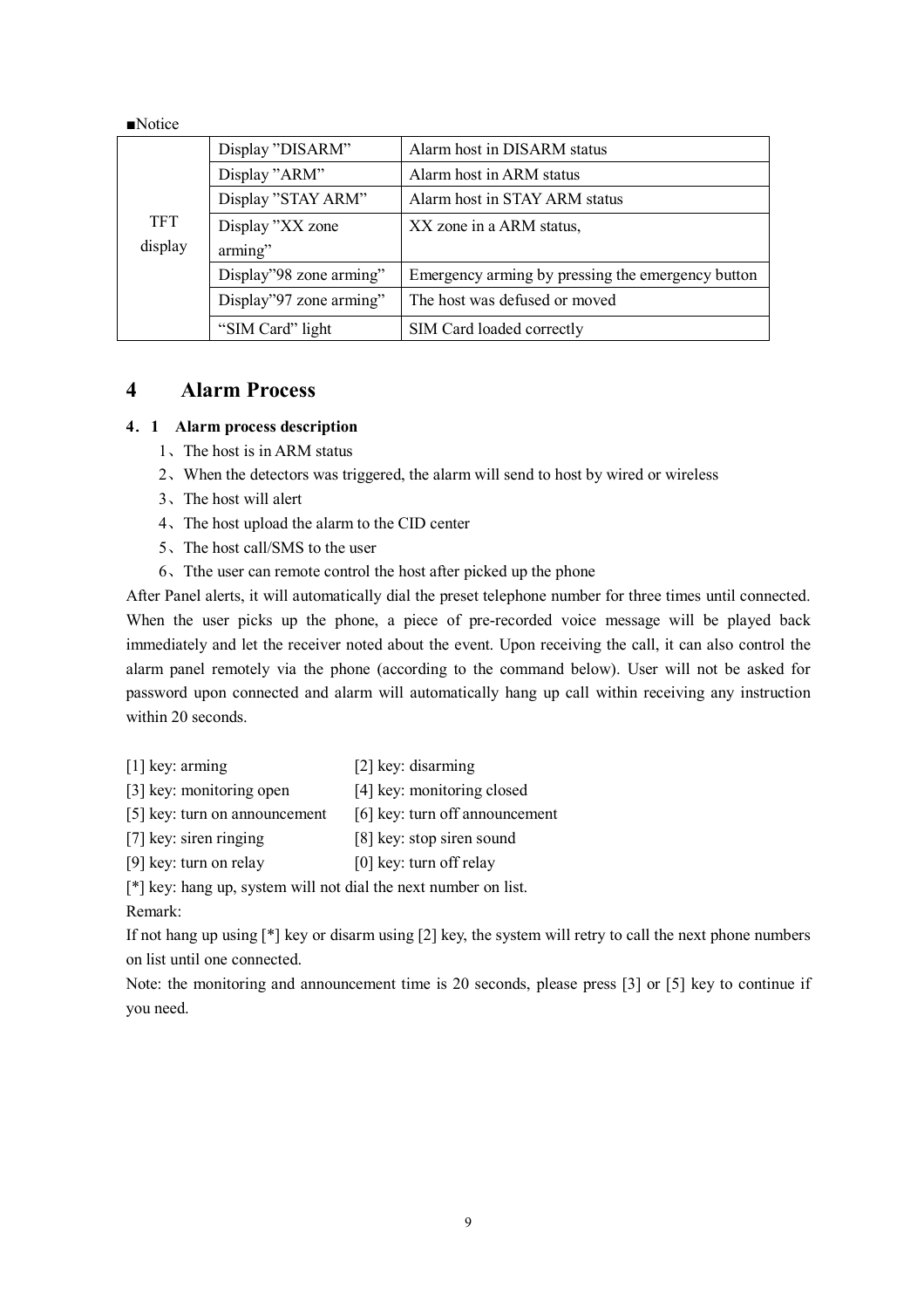# **4.2 ALARM SCHEMATICS**



# **5 Alarm System Operation and settings**

# **5.1 Alarm Panel Initial Setup**

At first, Connect the telephone line to the perimeter phone interface of the host, and connect telephone to the inside phone interface. Secondly, connect the siren to the siren interface, and plug in adapter. At last, the host will voice prompt "welcome to use alarm system", then it's done after switch the power switch to "ON".

insert the power adapter output of electricity host power supply hole at this point, the host voice prompt welcome to use intelligent voice alarm, the backup battery switch to [ON]

# **5.2 ARM**

The system is at a fully ready status where all detectors are activated in a working state, when the some events ( burglar, fire, gas leak, etc ) happened and detected, alarm system alarm right away. In ARM status, the host will display "ARM",

To activate by remote control: press "ARM" key once.

To activate by keyboard: on panel keyboard "DISARM" keys once.

# **5.3 DISARM**

All sensors are deactivated and will not be respond to any events.(expect the detector in Emergency zones and the Panic button in the remote control (In a DISARM status, the host will display "DISARM".

To activate by remote control: press "DISARM" key once.

To activate by keyboard: press "DISARM" keys once.

# **5.4 STAY ALARM**

This is for partial arming of the alarm system when there are people at home, only some of the selected sensors are activated and could be triggered by events.

In a STAY ARM status,the host will display "STAY ALARM",

To activate by remote control: press "STAY ALARM" key once.

To activate by keyboard: press "STAY ALARM" key once.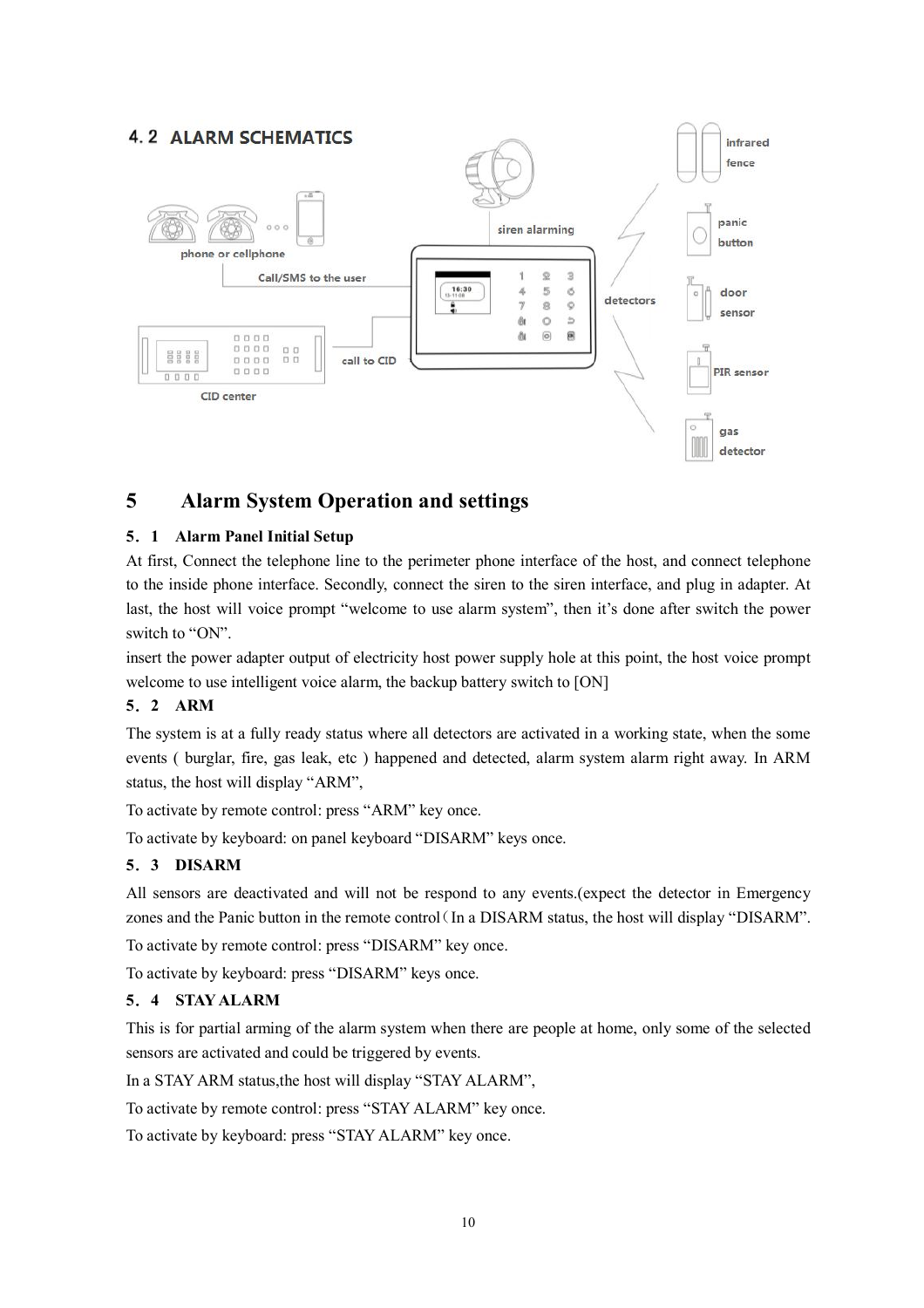### **5.5 Emergency alarm**

When an emergency occurs, press emergency button on the remote control or on panel to activate alarm. Remark: If password protect function is open, you need to enter password before other operations, the initial password is 1234.



# **5.6 Phone Number Settings**

The model can support 6 groups of alarm numbers, 2 groups CID numbers, 3 groups help numbers, 6 groups SMS numbers. Each phone number shouldn't exceed 31 digits. As follow:



Picture 5-1

# **5.6.1 Set up voice alarm phone number**

As picture 5-1, Press  $\blacksquare$  menu  $\blacksquare$  to enter main menu, Press  $\blacksquare$  Up/Down  $\blacksquare$  move the cursor to  $\blacksquare$  1. Alarm numbers】, press【OK】or number【1】to enter Alarm number settings, choose group number 1-6, then input alarm number like 13812345678. Press【OK】to save, press【ESC】can back to the menu.

Remark : For users who use the telephone line extension, you should dial a number (such as "9") to pick up a dialing tone, press【Arming】to add a "\*", then input the alarm number.

# **5.6.2 Delete voice alarm phone number**

As picture 5-1, enter【Alarm number】, press【menu】button to delete the number than press【OK】to save the settings. Press **[ESC]** can back to the menu.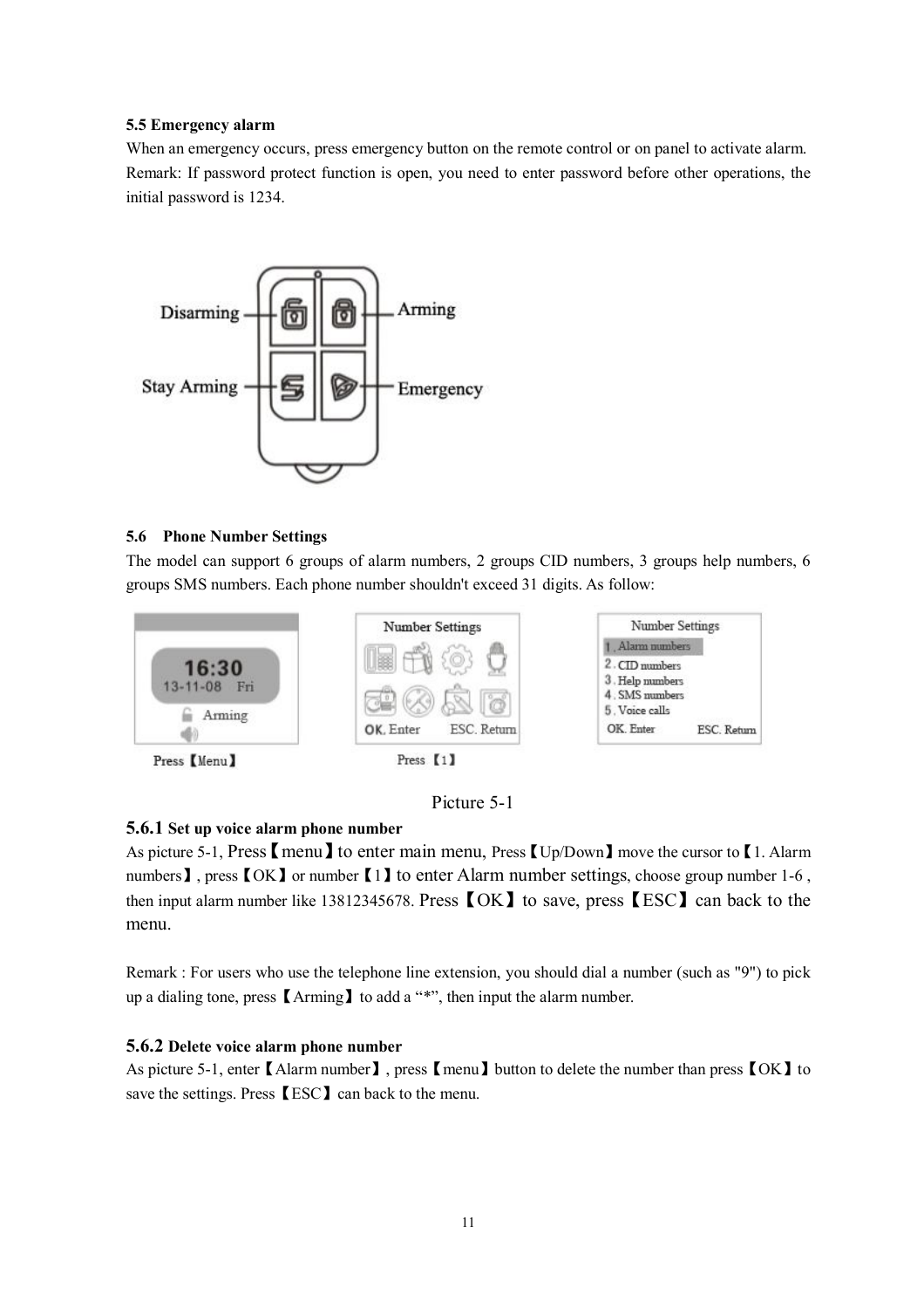#### **5.6.3 Set up Contact ID phone number**

As picture 5-1, Press menu lto enter main menu, Press Up/Down move the cursor to [2. CID numbers], press【OK】or number【2】to enter CID number settings, choose group number 1-2 , then input CID number like 88889999. Press **[OK]** to save, press **[ESC]** back to the menu.

Remark : For users who use the telephone line extension, you should dial a number (such as "9") to pick up a dialing tone, press【Arming】to add a "\*", then input the alarm number.

#### **5.6.4 Delete Contact ID phone number**

As picture 5-1, enter【CID number】, press【menu】button to delete the number than press【OK】to save the settings. Press【ESC】 back to the menu.

#### **5.6.5 Set up for help alarm phone number**

As picture 5-1, PressI menu Ito enter main menu, PressI Up/Down Imove the cursor to [3. CID numbers ]. press  $[OK]$  or number  $[3]$  to enter help number settings, choose group number 1-3, then input help number like 13812345678. Press **[OK]** to save, press **[ESC]** back to the menu.

Remark : For users who use the telephone line extension, you should dial a number (such as "9") to pick up a dialing tone, press【Arming】to add a "\*", then input the alarm number.

#### **5.6.6 Delete for help alarm phone number**

As picture 5-1, enter [Help number], press [menu] button to delete the number than press [OK] to save the settings. Press【ESC】 back to the menu.

#### **5.6.7 Set phone number to receive SMS message**

As picture 5-1, Press【menu】to enter main menu, Press【Up/Down】move the cursor to【4. SMS numbers **J**, press **[OK ]** or number **[4]** to enter SMS number settings, choose group number 1-6, then input SMS number like 13812345678. Press【OK】to save, press【ESC】back to the menu.

Remark : For users who use the telephone line extension, you should dial a number (such as "9") to pick up a dialing tone, press【Arming】to add a "\*", then input the alarm number.

#### **5.6.8 Delete SMS phone number**

As picture 5-1, enter [SMS number], press [menu] button to delete the number than press [OK] to save the settings. Press【ESC】 back to the menu.

#### **5.6.9 Voice call**

As picture 5-1, Press [menu ] to enter main menu, Press [Up/Down ] move the cursor to [5. Voice calls], press【OK】or number【5】to enter , then input number like 13812345678. Press【OK】to dial, press 【ESC】hang up the call.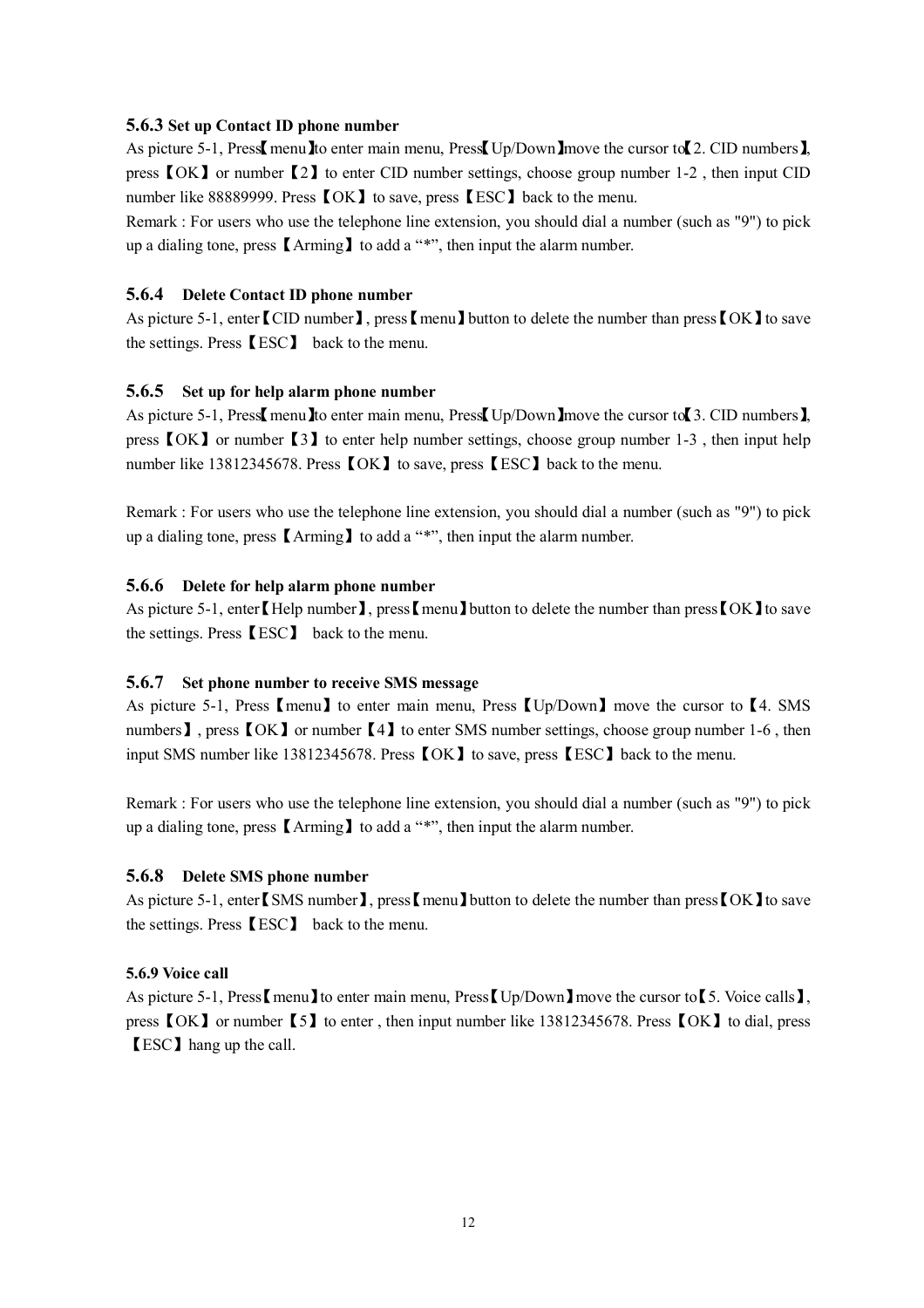## **5.7 Pre-record Voice Message**

Alarm panel will play a pre-recorded voice message in the alarm call. As follow:



Press [Menu]



# Picture 5-2

As picture 5-2, press 【menu】to enter main menu. Press【4】to enter message recording, and then press 【1】to start recording , speak your message to the panel for recording.

System will record 10 seconds and then automatically exit. Massage should be simple like "This is whose house be intruded, please help".

#### **5.8 Add Accessories**





#### **5.8.1 Add remote control**

As picture 5-3, Press  $[\text{ menu}]$  to enter main menu. Press  $[2]$  to enter Add accessories.

Press【1】to enter add remote control, the menu would be indicate that "type the Number (00~99)", if add 1<sup>st</sup> remote control, please input 01, add 22th remote control, please input 22, then press **[OK**] to save the settings.Then press any key of the remote control to send a signal to the alarm panel,voice prompt "Set successful" and LCD display "has been saved" means add successful. If beep only once means this remote control has been configured before and cannot be added again. If want to add more remote control, can press any key of other remote control. Alarm panel can configure up to 150 remote control of different coding.

#### **5.8.2 Delete the remote control**

As picture 5-3, press【3】to enter Del remote control, then display "type the Number (00~99)". If delete 1st remote control, please input 01; delete 22th remote control, then input 22; press【\*\*】(Input【Arming】 as "\*" ) to delete all remote controls. Later press **[OK]** to delete certain zones remote control or all remote controls.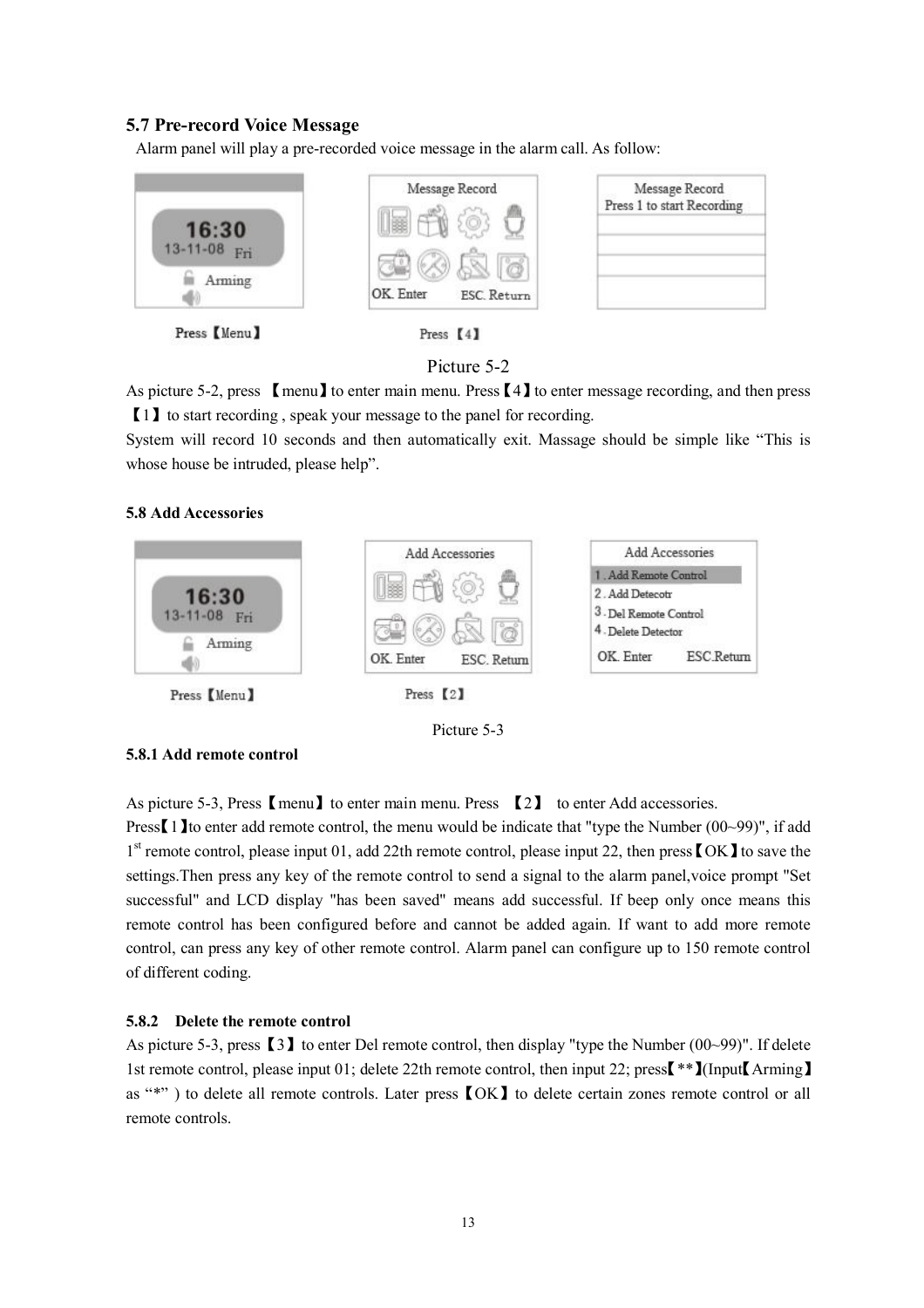#### **5.8.3 Add detector**

As picture 5-3, press【2】to enter add detector , the menu would be indicate that "type the Number (00~99)", if add 1st detector, please input 01; add  $89<sup>th</sup>$ , input 89. Press [OK] to save the settings. Then press any key of the detector to send a signal to the alarm panel, Panel beep twice, voice prompt "Set successful" and LCD display "has been saved" means successful. If beep only once means this detector has been configured before and cannot be added again. If want to add more detector, can press any key of other detector. Alarm panel can configure up to 150 detectors of different coding.

#### **5.8.4 Delete detector**

As picture 5-3, press  $[4]$  to enter Delete detector, then display "type the Number (00~99)", if delete 1st detector, please input 01; delete 89<sup>th</sup>, input 89; press<sup>[\*\*</sup>](Input[Arming]as "\*") to delete all detectors. Then press  $\text{IOK}$  to delete certain zones detector or all detectors.

#### **5.9 Set delay for system arm**





As picture 5-4, choose【1.Delay settings】, input the delay time from 0 to 99 seconds after 【Arming delay】, "0" means arming without delay.

#### **5.10 Set the time of delay for alarming**

As picture 5-4, press 【1.Delay Setting】, press the 【OK】 to move cursor behind 【Alarm Delay】,then input the delay the number of seconds(0-99 seconds), 0 means no delay.

#### **5.11 Set the alarm system password**

As picture 5-4, press 【2.Password Setting】, input four new password behind 【Password】(the original password is 1234).

#### **5.12 Set keyboard password protection feature**

As picture 5-4, press 【 2.Password Setting 】,then press 【OK】 to move cursor behind 【Keypad Lock】,Press the 【Menu】switch ON or OFF.

#### **5.13 System voice volume adjustment**

As picture 5-4,press 【3.Voice Setting】, press【OK】to move cursor behind 【System volume】.then input the volume level 1-7, 1 is minimum volume, 7 is maximum volume. Press  $\Box$  OK  $\Box$  to save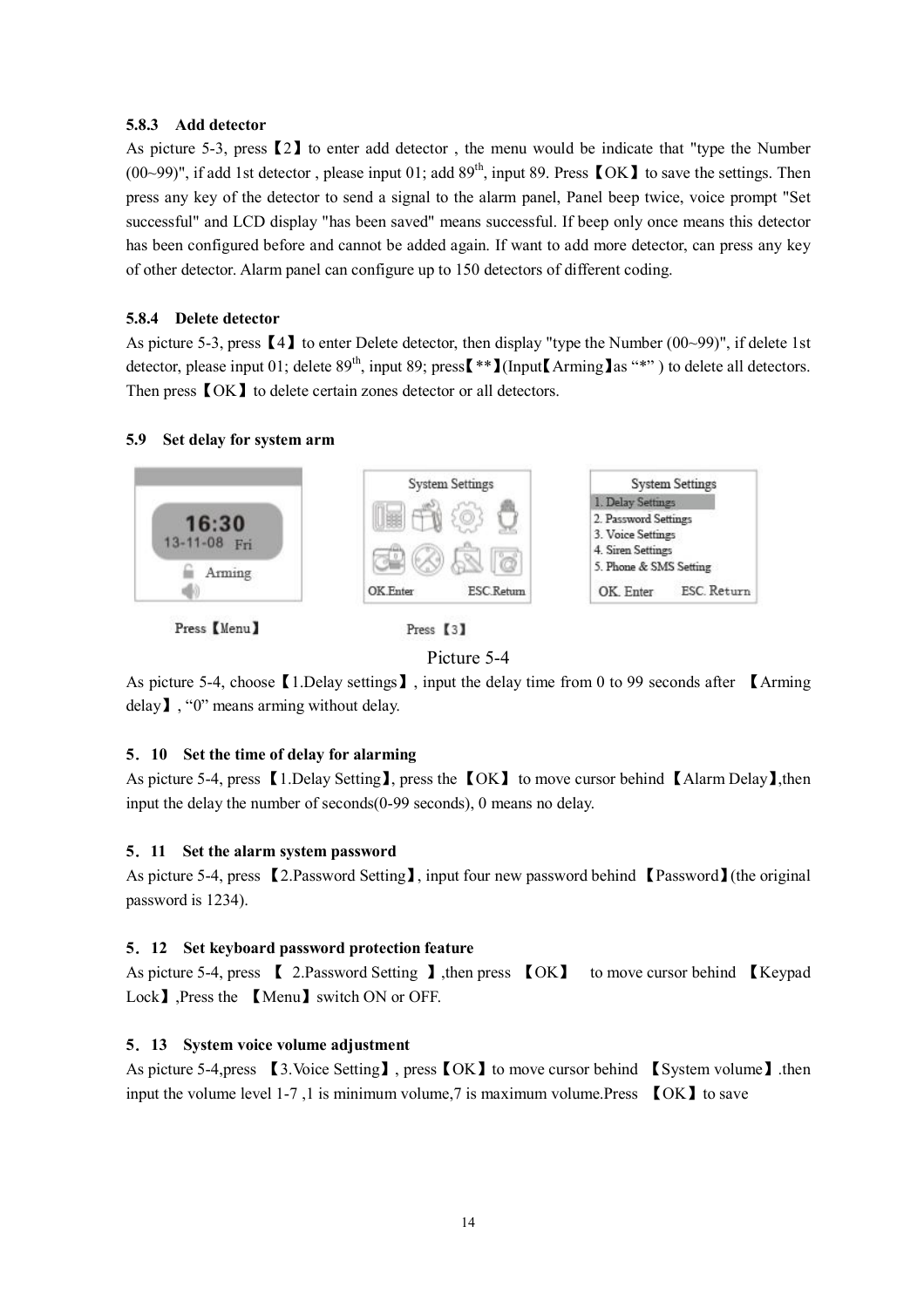#### **5.14 Set system voice ON or OFF**

As picture 5-4.press【3.Voice Setting】,then press【Down】move the cursor behind【System voice】.press 【Menu】switch switch ON or OFF.OFF means the alarm system no voice in the operation, but with the press sound.

### **5.15 Set the external alarm volume**

As picture 5-4,press 【4.Siren Setting】,press 【OK】button move the cursor to 【External volume】, input the volume level 00-99,00 means mute, 99 the maximum sound.press 【OK】to save

# **5.16 set the internal alarm volume**

As picture 5-4,press 【4.Siren Setting】,press 【Down】button move the cursor to 【Built-in volume】,then input the volume level 00-99,00 means mute, 99 the maximum sound

# **5.17 Set length of Siren sound**

As picture 5-4,press 【4.Siren Setting】,press 【Down】button move the cursor to【Siren on time】,input 0-20 minutes.0 is means no siren sound after alarm

# **5.18 Set number of ring tones for remote**

As picture 5-4,press 【5.Phon&SMS setting】,press 【OK】button move the cursor behind【Ring time】,then input the number of ring tones 1-20 ,0 indicates the host don't accept the cable remote set functions, 20 means the host is on the phone after received 20 times rings in continuous

### **5.19 Set the anti-tampering of telephone cord ON/OFF**

As picture 5-4,press 【5.Phon&SMS setting】,press 【Down】button move the cursor to【Test line】,press 【Menu】switch ON or OFF

#### **5.20 Set the SMS Messaging reply ON/OFF**

As picture 5-4,press 【5.Phon&SMS setting】,press 【Down】 move the cursor to【SMS reply】,press 【Menu】switch ON or OFF .On is means user sent the setting message to the alarm system host,the host will reply the setting is correctly.

#### **5.21 Set alarm Output ON/OFF**.

As picture 5-4,press 【5.5.Phon&SMS setting】,press 【Down】move the cursor to【Alarm Out】,press 【Menu】switch ON or OFF,On is means when the system is alarm, relay will short circuit output at the same time(COM and CO short circuit output)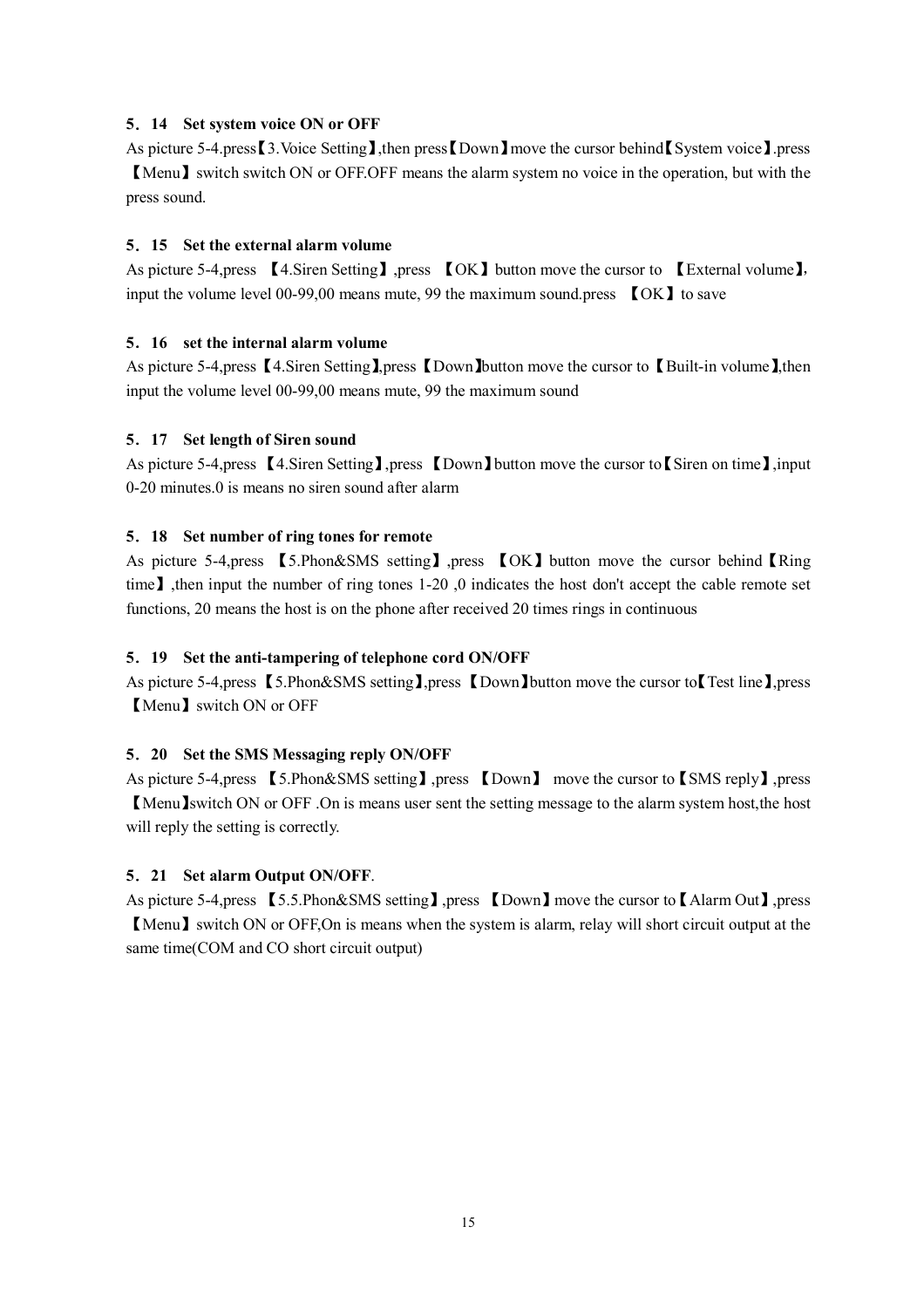#### **5.22 Set remote control accompanying sound**



**Press Menu button** 

Press 3 button

Picture 5-5

As picture 5-5,press【6.sound setting】,The menu prompts "Enter number(00-99)"then press 【OK】,press 【Menu】switch ON or OFF,On is means press the remote control in these number,the siren will sound "di di".

# **5.23 Scheduled arm and disarm time setting**

As picture 5-5.press 【7.Timing Setting】,The menu prompts "Enter Number(1-4)",then press 【OK】,input the Arming, Time,Disarm time,Week. (press 【Menu】switch On or OFF)

# **5.24 Set CID number**

As picture 5-5,press【8.CID setting】,input four number CID coding behind 【User Coding】,then press 【OK】to save.

# **5.25 Set the Hand shake Tone**

As picture 5-5,press【8.CID setting】,then【OK】,Input the (0-9) to behind【Hand shake Tone】,Press 【OK】to save.

#### **5.26 Set the mode of uploading arm/disarm message**

As picture 5-5,press **[8.CID setting]**, then **[OK]**, move the cursor behind **[Arm&Disarm]**, then press 【Menu】switch【No sent】/【Arm】/【Disarm】/【All】,press 【OK】 to save

#### **5.27 Set scheduled self-checking Test Time**

As picture 5-5,Press 【8.CID setting】,then press 【OK】,move the cursor behind 【Test Time】,input the self check test time,then press 【OK】 to save

# **5.28 Set scheduled self-checking Test Week**

As picture 5-5,Press 【8.CID setting】,then press 【OK】,move the cursor behind 【Test Week】,input the self check test week(1234567), then press  $\{OK\}$  to save

# **5.29 Set the LCD save ON/OFF**

As picture 5-5,press 【9.LCD Save&Tamper】,move cursor behind 【Lcd Save】,press 【Menu】switch ON or OFF,Press 【OK】 to save.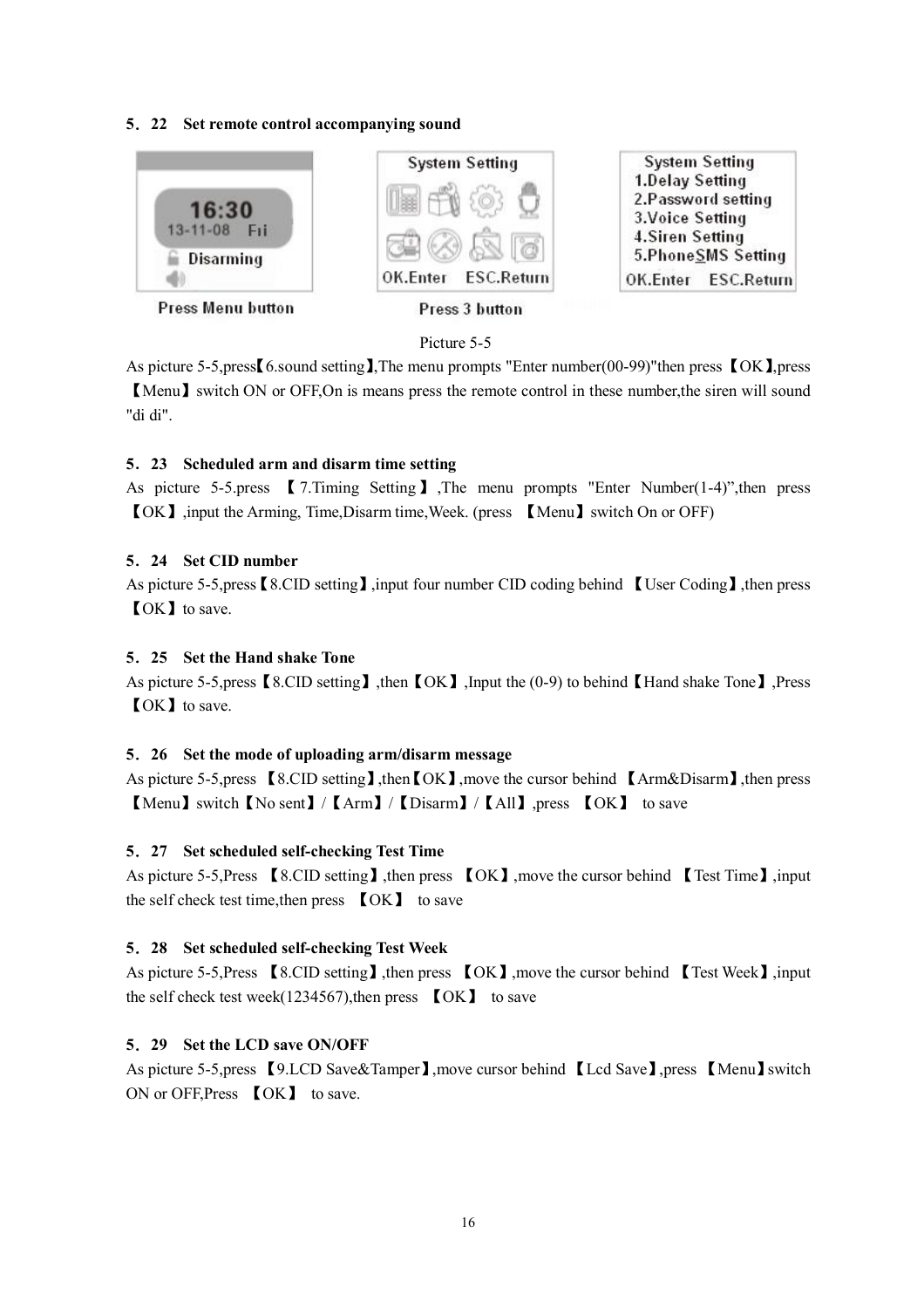# **5.30 Set Tamper ON/OFF**

As picture 5-5,press 【9.LCD Save&Tamper】,press 【OK】 move the cursor behind 【Tamper】,press 【Menu】switch ON or OFF.OFF is means the host not alarm when the tamper is trigger.Press 【OK】 to save.

# **5.31 Restore factory setting**

AS picture 5-5,press 【0.Restore Factory】,press 【1】,then press 【OK】,alarm system prompt Restore Factory.

This feature will restore all settings to factory default apart from the configuration of sensors and remote control.

# **5.32 Total System Rese**t

As picture 5-5,press 【0.Restore Factory】,then press 【2】,long press 【OK】till the the completion of the host to restart.All configuration has been cleared, all sensors and remote controlled are deleted(technique table as 5.40)

# **5.33 Set the type of defense zone**

Type of defense zone setting is include CID feature codes, Siren On/Off when arming, defense zones types, call number group when arming,wired zones NO alarm or NC alarm. Setting method is as follows:





# **5.33.1 Setting CID event codes**

As picture 5-6,input defense zone(1-99)behind 【Enter Number】,press 【OK】,then input the event coding behind 【 CID event codes】. 100 is medical aid, 110 is fire alarm, 121 is robbery alarm, 122 is mute robbery alarm, 130 is burglary alarm, 131 is peripheral burglary alarm, 151 is gas alarm

#### **5.33.2. Set siren ON/OFF when Arming**

As picture 5-6,input defense zone(1-99)behind 【Enter Number】,press【OK】,move the cursor behind 【Siren】,press 【Menu】switch ON/OFF.Off is means the detector in these zone arming,the alarm system not siren. Then press **[OK**] to save.

#### **5.33.3 Set the type of defense zone**

As picture 5-6,Input defense zone (1-99)behind 【Enter Number】,press 【OK】,then press 【down】 move the cursor behind the 【Types】.Press 【Menu】switch 8 kinds type of defense zone.1 normal zones,2 stay arm zone 3, Intelligent zone 4, Emergency zone 5,Closed zone,6,Chime zone,7,welcome zone, 8 Help senior zone.Press 【OK】to save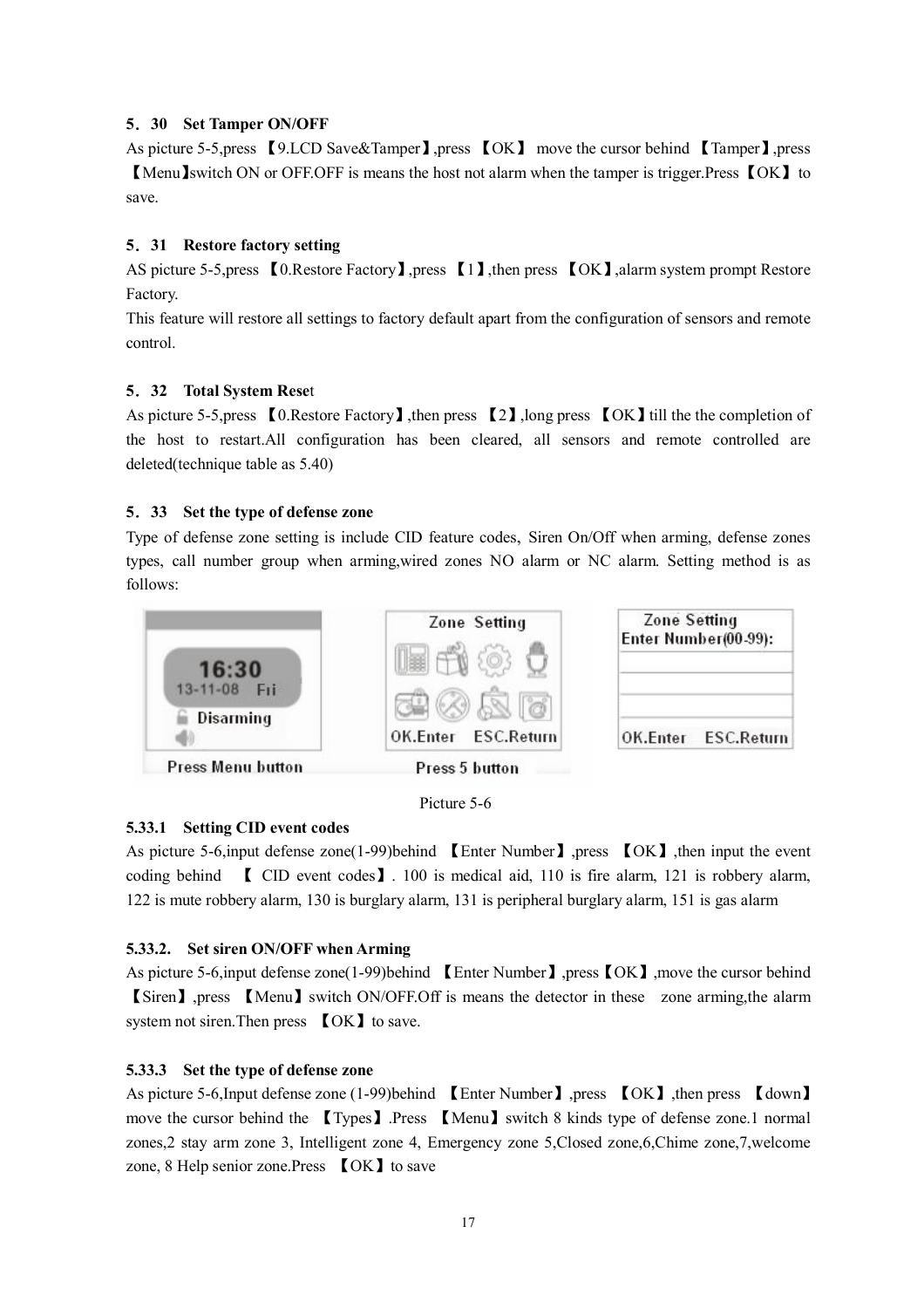#### **5.33.4 Set zones dial calling number group**

As picture 5-6,input zones number(1-99) behind 【Enter Number】,press 【OK】,then press 【down】 move the cursor behind 【Zone dial】,input the calling number group when this zones alarm,can be used123456 group, but if the zone type is help zones, the group fixed for the help group.press  $\Box$  to save.

# **5.33.5 Set wired zone alarm model NO alarm/NC alarm**

As picture 5-6,Input the wired zones (51-52) behind 【Enter Number】,press 【OK】,then press 【down】 move the cursor behind 【Wired model】,press 【Menu】switch the NO alarm / NC alarm.press 【OK】 to save.

# **5.34 Set the time of alarm system**



# Picture 5-7

As Picture 5-7,input the date and time as picture,press 【OK】 to save.

# **5.35 Query alarm history list record**



Picture 5-8

As picture 5-8,press **[OK**] to History list,press **[Up/Down**] query the alarm history. The maximum 102 history record.

# **5.36 Query Arm and Disarm history record**

As picture 5-8,press 【Down】move the cursor behind 【2.Arm&Disarm List】,press【OK】enter the query arm and disarm history record.press 【Up/Down】query the arm and disarm record.The maximum 72 history record.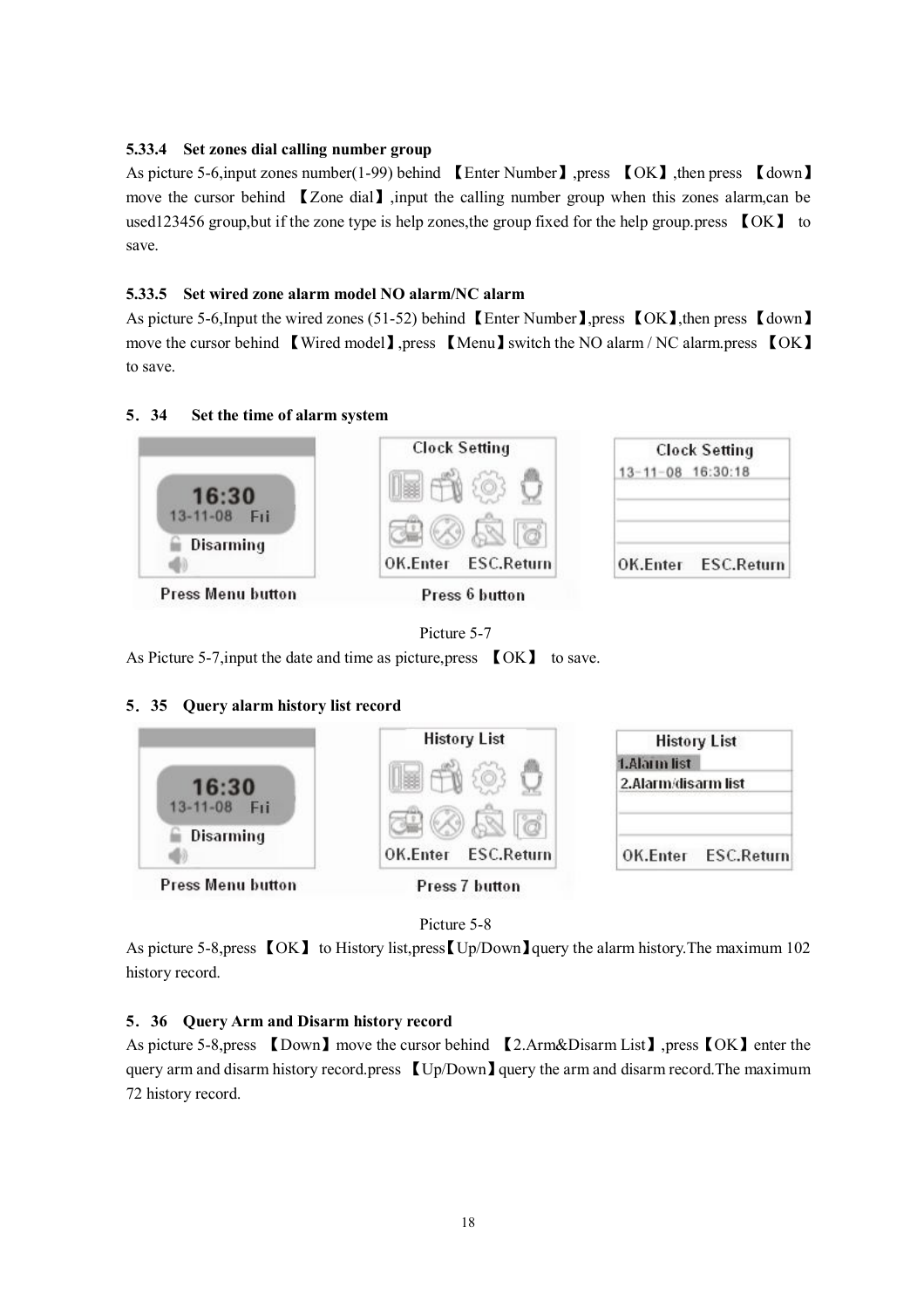## **5.37 SMS commands**

You can set the alarm panel to the menu ,also can use SMS message to set it .The following instructions are only for SMS command to control panel remotely:

#### **5.37.1 Set phone alarm number**

Syntax :1234+3+group number1-6+phone number+#

Example :to set 13812345678 as the first group phone alarm number , send message to the alarm panel:12343113812345678#

#### **5.37.2 Set center number**

Syntax :1234+4+group number 7-8+phone number +# Example :to set 13812345678 as the first group center number ,send message to the alarm

panel:12344713812345678#

#### **5.37.3 Set helpline number**

Syntax :1234+3+group number 7-9+phone number +#

Example :to set 13812345678 as the first group helpline number ,send message to the alarm panel:12343713812345678#

#### **5.37.4 Set SMS alarm number**

Syntax :1234+4+group number 1-6 +phone number +# Example :to set 13812345678 as the first group SMS alarm number ,send message to the alarm panel:12344113812345678#

#### **5.37.5 Set the password**

Syntax :1234+50+4digits password  $+i\frac{1}{2}$ Example :to set 9876 as the password send message to the alarm panel:1234509876#

#### **5.37.6 Set delay arm time**

Syntax :1234+51+0-99 seconds+#

Example :to set the delay arm time for 30s ,send message to the alarm panel:12345130#

#### **5.37.7 Set delay alarm time**

Syntax :1234+4+group number 7-8+phone number +#

Example :to set 13812345678 as the first group center number ,send message to the alarm panel:12344713812345678#

#### **5.37.8 Set length of Siren sound**

Syntax :1234+53+ 0-20 minutes+#

Example :you want to make a siren sound 5 Minutes. ,send message to the alarm panel:12345305#. Note: if you set it as 0 ,means siren without sound when alarming .

## **5.37.9 Set the date and time**

Syntax :1234+56+4-digits year +1-12 month +1-31day+0-23hours+0-59minutes+0-59 seconds +# Example :now is  $8^{th}$  Oct 2013,4:38:18 pm, send message to the alarm panel:12345620131008163818#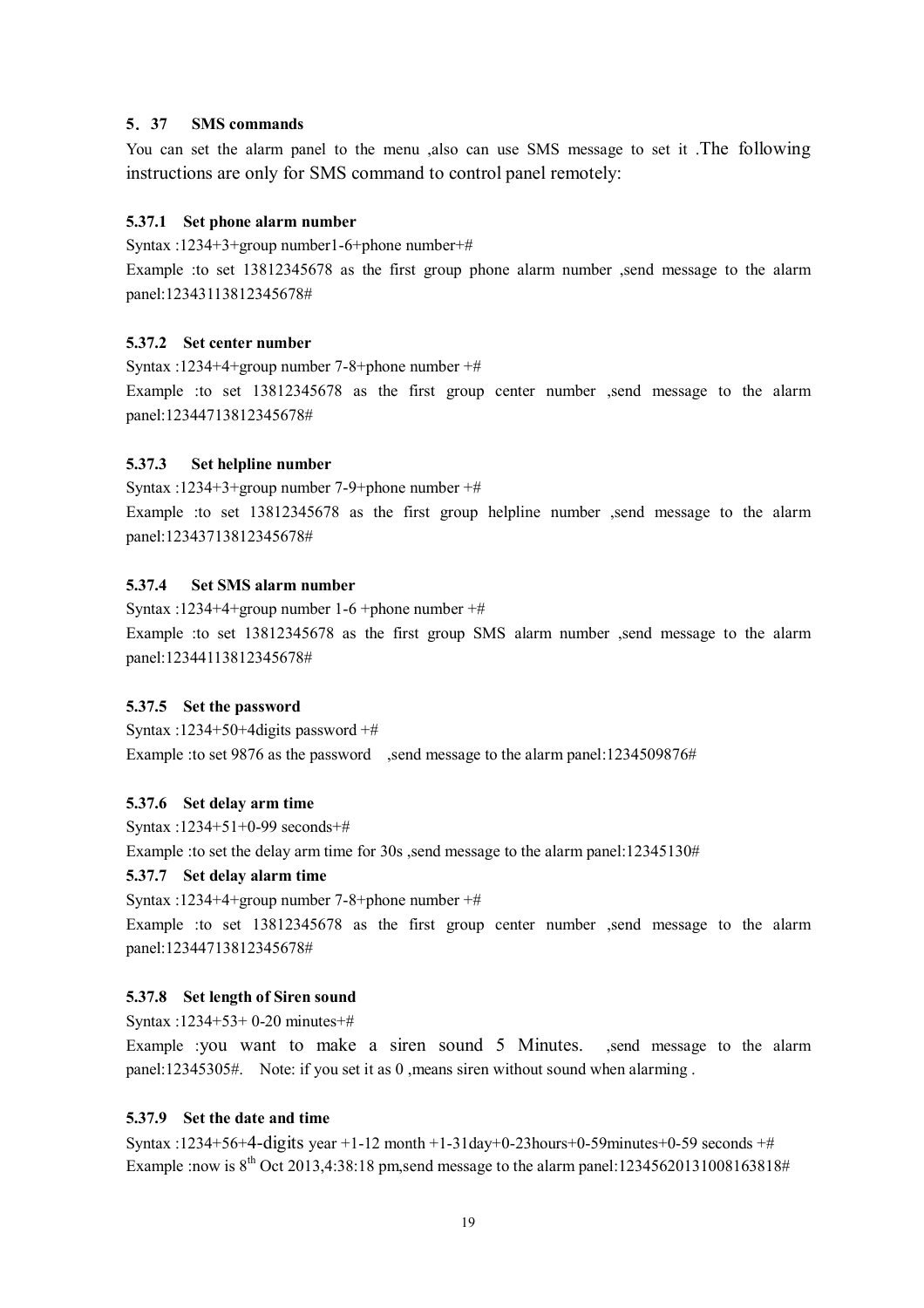#### **5.37.10 Scheduled arm and disarm time setting**

Syntax :1234+57+Group NO 01-04 + AAAA Scheduled time of arm+BBBB Scheduled time of disarm+week number +#

Example: set up the second group scheduled time to arm at 12 : 00 am and disarm at 18:00 (means 06 : 00 pm), this is valid for Monday, Tuesday, Wednesday, Thursday and Friday of each week. send message to the alarm panel:123457021200180012345#

#### **5.37.11 Set the type of defense zone**

Syntax:1234 +  $[60]$  +  $[00-99]$  zone number  $]$  +  $[1-8]$  Type  $]$  +  $[0/1]$  +  $[$  #  $]$  To set 99 zone type, 00-99 represents 0-99 zone number, 1-8 represents one of the 8 zone type: 1.NORMAL 2.STAY ARM 3.INTELLIGENT 4.EMERGENCY 5.CLOSED 6.CHIME 7.WELCOME 8.HELP SENIOR

The last 0/1 represents 0 siren of panel produce no sound upon alarming while 1 is sounded.send message to the alarm panel:1234601880#。

Example: Set zone number  $18<sup>th</sup>$  as help senior zone type, and siren not sound upon alarming

#### **5.37.12 Set mode of wired alarm zone**

Syntax :1234+61+zone  $NO + 51-52+0/1++$  here 0 means NO and 1 means NC

NO means short-circuit to alarm

NC means open-circuit to alarm

Example:set the 51th zone as NO alarm ,send message to the alarm panel:123461511#。

#### **5.37.13 Zone setting**

Syntax :[1234]+[64]+[zone NO 01-99] +[CID feature codes AAA]+[#], AAA means CID feature codes 100 is medical aid , 110 is fire alarm , 121 is robbery alarm , 122 is mute robbery alarm , 130 is burglary alarm , 131 is peripheral burglary alarm , 151 is gas alarm Example : set  $38<sup>th</sup>$  zone is gas alarm ,send message to the alarm panel:12346438151#.

#### **5.37.14 Volume control of the voice prompt**

Syntax :[1234]+[79]+[volume level 1-7] +[#] Example: set the voice volume to be level 3 . send message to the alarm panel:  $1234793\text{\#}$ .

#### **5.37.15 Hand shake Tone setting**

Syntax :[1234]+[83]+[precision level 0-9] +[#] Example : set it to be 4 ,send the message to the alarm panel:1234834#。

#### **5.37.16 Power saving mode setting**

Syntax :[1234]+[84]+[1/0] +[#], Example: set LCD keeps on ,send the message to the alarm panel:1234840#。

#### **5.37.17 Volume adjustment of** Internal **siren**

Syntax : [1234]+[87]+[volume level 0-7] +[#],

Example :set it as 3,send the message to the alarm panel:1234873#。Note :set it as 0 means internal siren would be not sound when alarming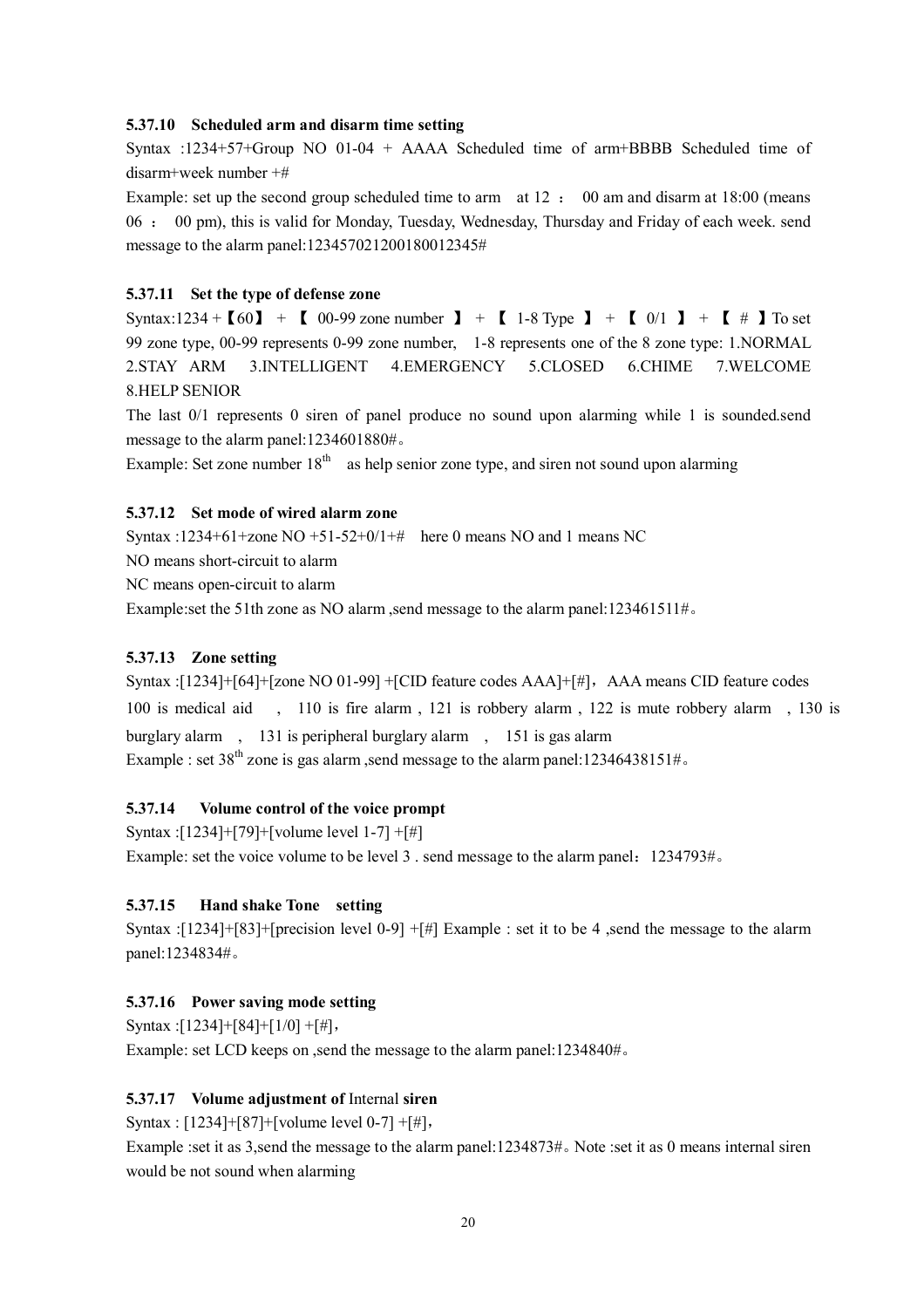#### **5.37.18 Set the mode of uploading arm/disarm message**

Syntax :  $[1234]+[91]+[0-3]+[#]$ , Example: Only upload the arm message ,send the message to the alarm panel:1234911#。Here 0 means Don't upload any message 1 Upload the arm message 2 Upload the disarm message 3 Upload the message of ARM/DISARM。

#### **5.37.19 Set CID center account**

Syntax : $[1234]+[92]+[AAAA-99]+[H]$ , Example: set the CID center account as 9988 ,send the message to the alarm panel:1234929988#。

#### **5.37.20 Self-checking time setting**

Syntax : [1234]+[94]+[Self-checking time AAAA] +[week number ]+[#], Example: set every Sunday 01:00 am , the alarm system with the alarm center to self-check , send the message to the alarm panel:12349401007#。

#### **5.37.21 Set the number of ring tones before picking up**

Syntax : $[1234]+[18]+[0-20]+[#]$ , Example set it to 6, send the message to the alarm panel::12341806#.

**5.37.22 Restore the factory setting**  Syntax : [1234]+[9898] +[#] **5.37.23 Arm** Syntax :[1234]+[1] +[#]。 **5.37.24 Disarm** Syntax : [1234]+[0] +[#]。 **5.37.25 Stay arm** Syntax :[1234]+[2] +[#]。 **5.37.26 Turn on relay** Syntax : [1234]+[3] +[#]。 **5.37.27 Turn off relay** Syntax :[1234]+[4] +[#]。 **5.37.28 Query the General Parameters**  Syntax :[1234]+[11] +[#]。 **5.37.29 Query the number of ring tones and test line** Syntax :[1234]+[13] +[#]。 **5.37.30 Query the phone alarm number**  Syntax :[1234]+[30] +[group NO 01-06] + [#]。 **5.37.31 Query the Helpline number**  Syntax :[1234]+[30] +[group NO07-09] + [#]。 **5.37.32 Query SMS number**  Syntax : [1234]+[40] + [group NO01-06] + [#]. **5.37.33 Query alarm center number**  Syntax :[1234]+[40] +[group NO 07-08] + [#]。 **5.37.34 Query the system date and time**  Syntax :[1234]+[56]+[#]。 **5.37.35 Query the scheduled time of arm and disarm** Syntax :[1234]+[57]+[group NO 01-04]+[#]。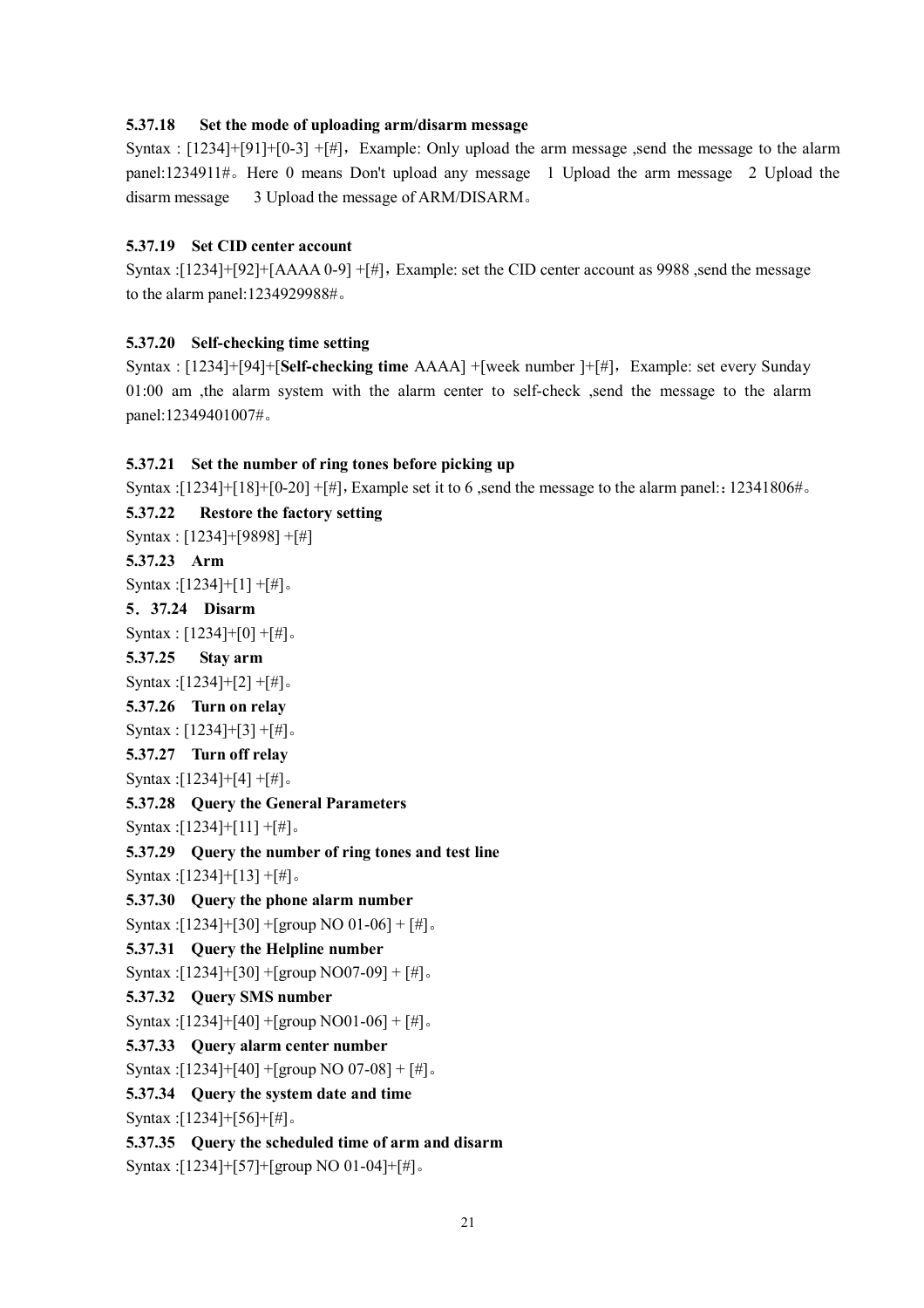# **5.37.36 Query the defense zone type**

Syntax :[1234]+[60]+[zone number 01-99]+[#]。

### **5.37.37 Query the alarm mode of the wired zone**

Syntax : [1234]+ [61]+[zone number 51-52]+[#]。

# **5.37.38 SMS message content setting**

Syntax : [1234]+[80]+[zone number 01-99]+[Content] +[#],

Example : set the  $60^{th}$  zone message content as : front door open , send the message to the alarm panel : 12348060front door open #。

# **5.37.39 Query the SMS message content of every zone**

Syntax : [1234]+[81]+[zone number 01-99] +[#]。

# **5.38 Remote Control of Panel**

Remote-control operations can be done via any phone. You can just dial into the alarm panel and user will be asked for password upon connected and alarm will automatically hang up call if password is incorrect. (original password 1234)

- [1] key: arming [2] key: disarming
- [3] key: monitoring open [4] key: monitoring closed
- [5] key: turn on announcement [6] key: turn off announcement
- [7] key: siren ringing [8] key: stop siren sound
- [\*] key: hang up, system will not dial the next number on list.

#### Remark:

- Monitoring time and announcement time is 20s , if you want to continue , please press 3 or 5 within 20s .

#### **5.39 System default zone types are:**

| $\mathbf{r}$<br>Normai | Stay         | Intelligent | Help Senior | <b>Chime</b> | Welcome              | Emergency |
|------------------------|--------------|-------------|-------------|--------------|----------------------|-----------|
| $01-59$                | .70<br>$60-$ | 80-89       | 90          | $\Omega$     | $\Omega^{\sim}$<br>╯ | 93-99     |

#### **5.40 System default setting**

| Operation password | 1234           | SMS message                               | Enable      |
|--------------------|----------------|-------------------------------------------|-------------|
| Remote Control     | Enable         | Number of ring tones before picking up    | 8 times     |
| Siren sound        | minute         | Audible confirmation for remote operation | Enable      |
| Delay ARM          | 0 <sub>s</sub> | Delay alarming                            | 0s          |
| Cut-line detect    | Off            | 1-99 zone alarming                        | Siren sound |
| 51-52 wired zones  | NO             | 1-99 Zone SMS message content             | Zone alarm  |

# **5.41 Fitting parameters:**

Input voltage: DC9V-12V Standby currents:<25mA Alarm current: <450mA Wireless frequency : 315/433MHz GSM frequency : GSM850/900/1800/1900MHz Back-up battery: Ni-MH AAA\*6 DC7.24V Alarm loudness:110dB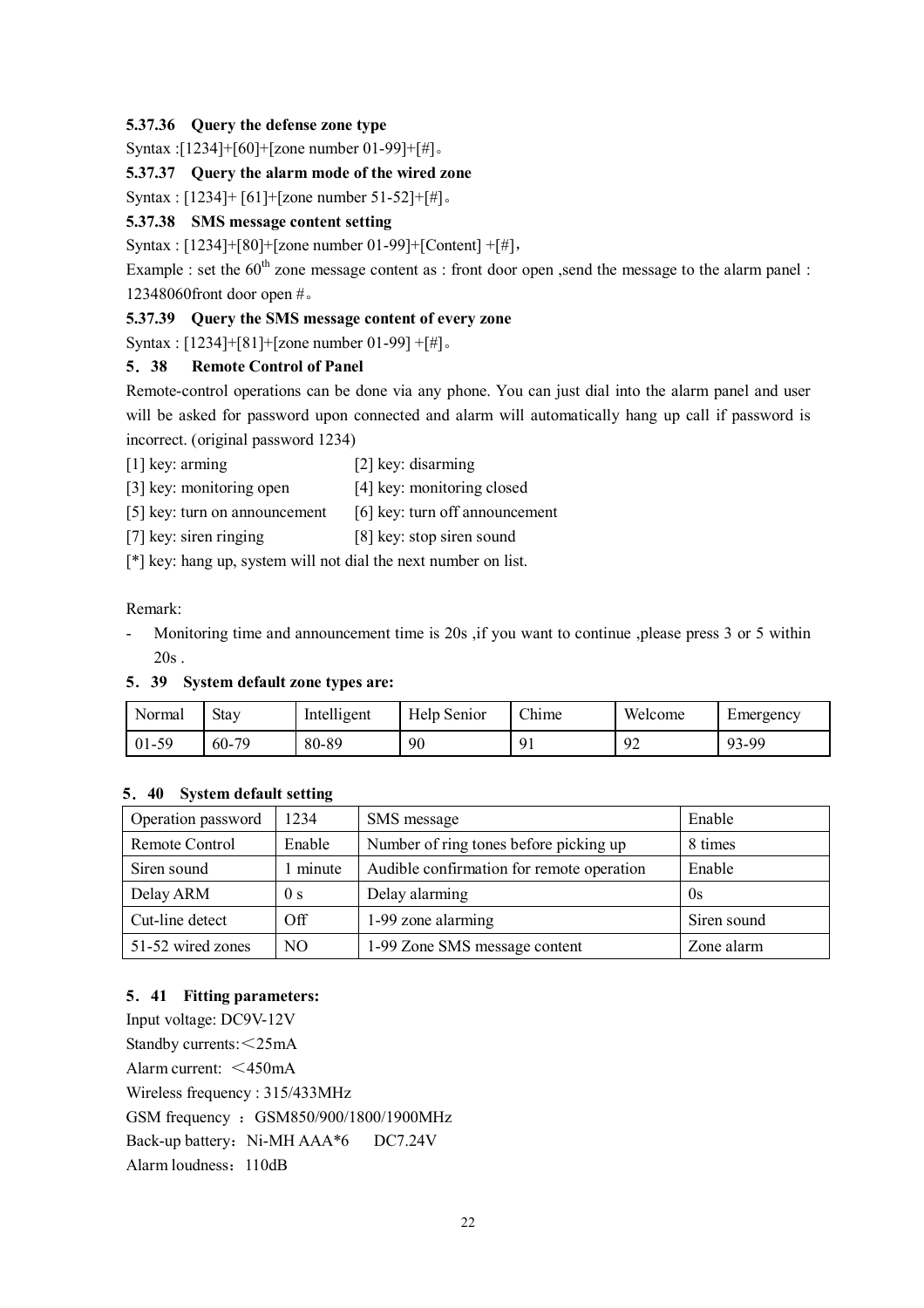Detailed parameters: The alarm should be compatible with PT2262, PT2240 and EV1527. Using PT2262 encoding, the resistance is recommended 1.5M-4.7M; using with EV1527 encoding, the resistance is recommended 150K-470K.

#### Alarm loudness: 110dB

Detailed accessories parameters: The alarm should be compatible with PT2262, PT2240 and EV1527. Using PT2262 encoding, the resistance is recommended 1.5M-4.7M; using with EV1527 encoding, the resistance by 150K-470K



# **6 .Guideline for Installing Door or Window Sensor**

The surface for door sensor installation should be clean so door sensor can be attached to the door and frame firmly with double faced adhesive.

1.Each kit door sensor include sensor (A as in diagram) and magnet (B as in diagram). B must be the right hand side. (A and B, one on fixed door frame, another one on movable door.)

2. A and B must be aline, The distance between A and B not exceeding 1 cm.

3.Upon installed, door sensor should be tested by open the door and check if the indicator on door sensor flashes for 1 second.

4.The indicator light lit for one second, means alarm. In case the door sensor is running out of battery, the indicator should be kept lit as a low-voltage notification.

5.A, B can also be reinforced with screws, (A, bottom out, then screw in the bottom, buckle the cover to the bottom, B can be directly fixed on the screw back.)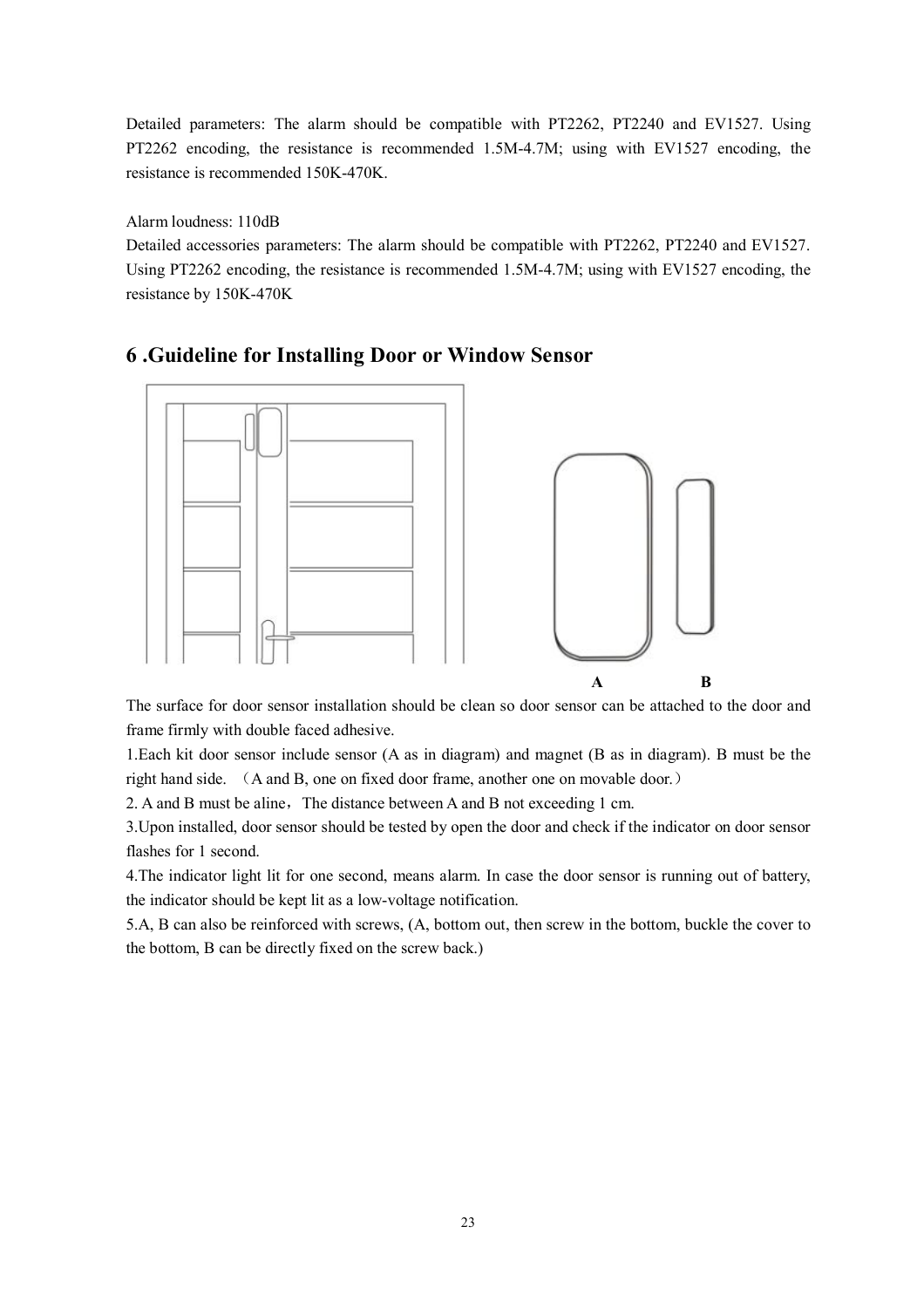# **7. Guideline for Installing PIR Motion Sensor**



Before use, make sure the power switch of PIR motion sensors is at the ON position.

Installation height is about 2.2 meters above ground and the optimized detection angle for most motion sensor is 90 degree. The sensor should face the detected area with this consideration for best coverage. It is advised to install with the face of motion sensor perpendicular to the most probable moving detection of people for the highest effective detection.

#### Installation:

Remove the supplied mounting bracket, the bracket is alined to the detector Bottom screw holes, reinforce bracket with screws. Find the base and reinforce it with two screws in the wall. Press the PIR

with bracket into the center hole of base. and then adjust the best angle of detecting. (This method is suitable for engineering, installation)

#### Attention:

1. Within coverage of detection, there should be no any objects for obstruction.

2. There should be no two infrared detectors in the same as they will possibly intervene with each other.

3.Avoid the detector facing window, cooling or warming machines, or other appliances that cause the temperature changing sharply and thus cause false alarm.

4.Most infra-red detector needs about 5 minutes to heat up before READY for normal operation.

5.Regular PIR motion sensor is for indoor use unless the specification stated otherwise.Avoid to face to air conditioner.

6.When intruder is detected, PIR will need few seconds to confirm, then transmitter the alarm signal to avoid fault alarm and missed alarm.

7.Unless specifies otherwise, most infra-red detector are indoor use and not reliable to use outdoor.

# **8 . Troubleshooting**